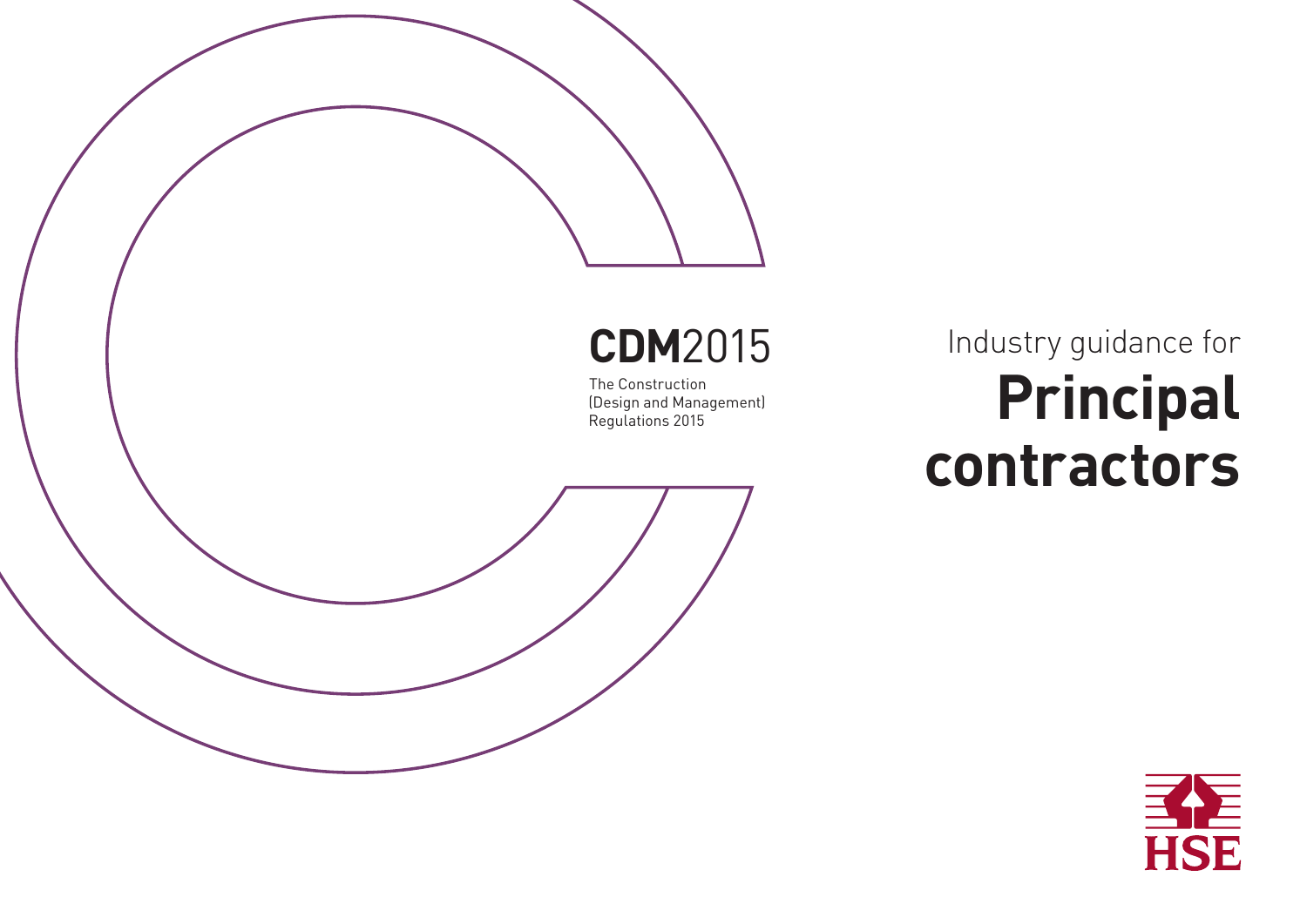#### **CDM15/5**

This industry guidance has been produced by members of CONIAC (Construction Industry Advisory Committee).





Published by CITB, Bircham Newton, King's Lynn, Norfolk PE31 6RH

© Construction Industry Training Board 2015

CITB is registered as a charity in England and Wales (Reg No 264289) and in Scotland (Reg No SC044875)

First published 2015

ISBN 978-1-85751-393-6

CITB has made every effort to ensure that the information contained within this publication is accurate. Its content should be used as quidance only and not as a replacement for current regulations, existing standards or as a substitute for legal advice and is presented without any warranty, either express or implied, as to its accuracy. In no event will CITB be liable for any damages arising from reliance upon its content.

All rights reserved. No part of this publication may be reproduced, stored in a retrieval system or transmitted in any form or by any means, electronic, mechanical, photocopying, recording or otherwise, without the prior permission in writing from CITB save that it may be read and saved by the original recipient, for whose private use it was originally intended.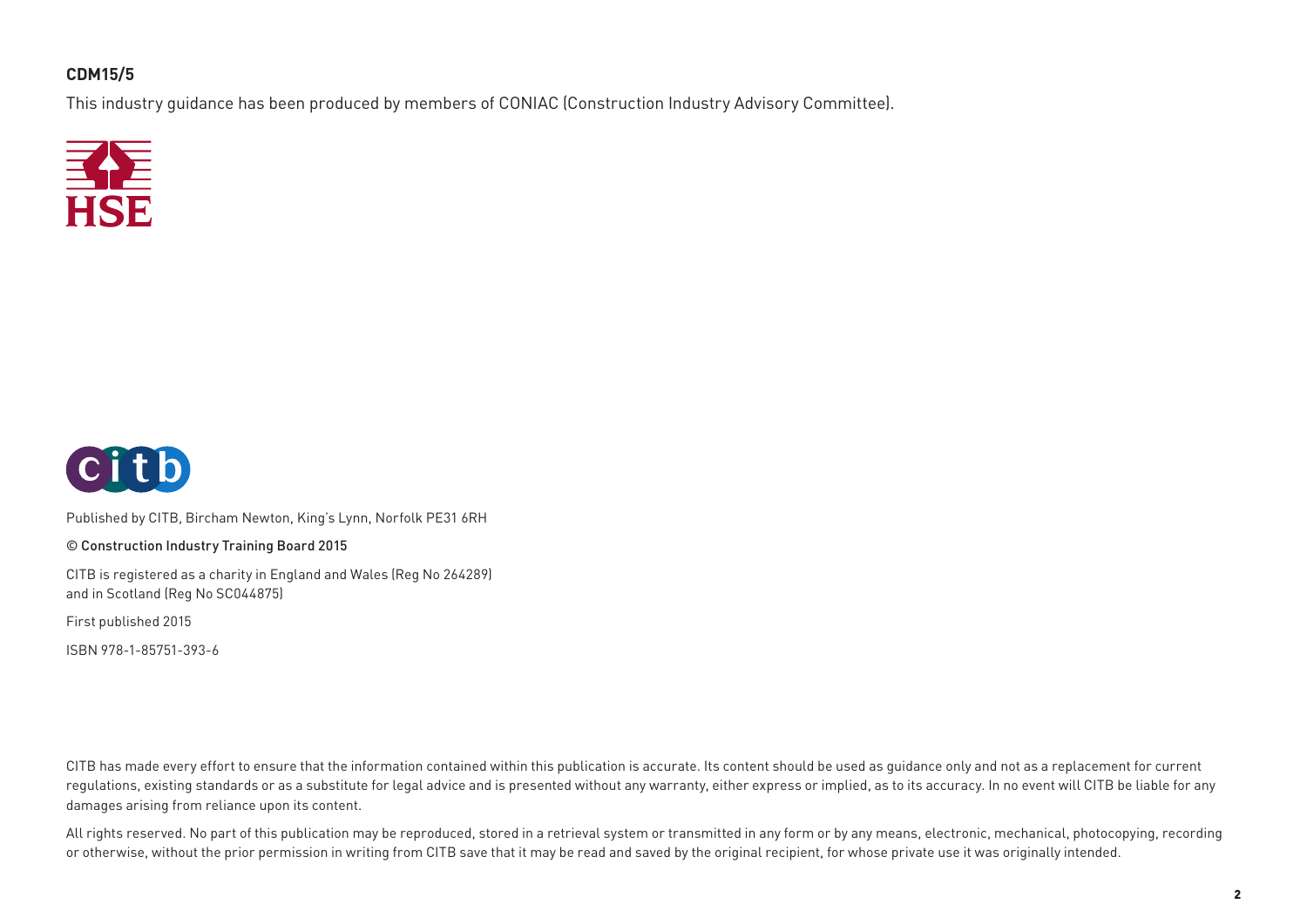## **Contents**

|     | 1. Introduction                               | 4  |
|-----|-----------------------------------------------|----|
| 1.1 | General introduction                          | 4  |
| 1.2 | Who is the principal contractor?              | 5  |
| 1.3 | What is the principal contractor's role?      | 5  |
|     | 2. What do you have to do?                    | 6  |
| 2.1 | Liaise with the other duty holders            | 6  |
| 2.2 | Manage the construction phase                 | 7  |
| 2.3 | Prepare the construction phase plan           | 8  |
| 2.4 | Ensure welfare facilities are provided        | 9  |
| 2.5 | Provide a site induction                      | 9  |
| 2.6 | Secure the site                               | 9  |
| 2.7 | Appoint contractors and workers               | 9  |
| 2.8 | Provide the right management and supervision  | 10 |
| 2.9 | Engage contractors and workers                | 10 |
|     | 2.10 Monitor the risks on site                | 11 |
|     | 2.11 Contribute to the health and safety file | 11 |
|     | 3. What information do you need?              | 12 |
|     | 4. What information must you provide?         | 14 |

|                                                               | 5. What could it look like in practice?                                                                 | 15             |
|---------------------------------------------------------------|---------------------------------------------------------------------------------------------------------|----------------|
| 5.1<br>5.2<br>5.3                                             | Before pricing the work<br>Tender or pricing<br>On site                                                 | 15<br>15<br>16 |
|                                                               | 6. Working for domestic clients                                                                         | 17             |
| 6.1<br>6.2                                                    | Domestic projects involving only one contractor<br>Domestic projects involving more than one contractor | 17<br>17       |
| Annex A: CDM duty holders and their roles<br>summarised<br>19 |                                                                                                         |                |
| <b>Annex B: Pre-construction information</b><br>21            |                                                                                                         |                |
| 22<br><b>Annex C: Construction phase plan</b>                 |                                                                                                         |                |
| 23<br>Annex D: The health and safety file                     |                                                                                                         |                |
| <b>Annex E: How CDM 2015 applies to</b><br>domestic clients   |                                                                                                         |                |
|                                                               | Acknowledgements                                                                                        |                |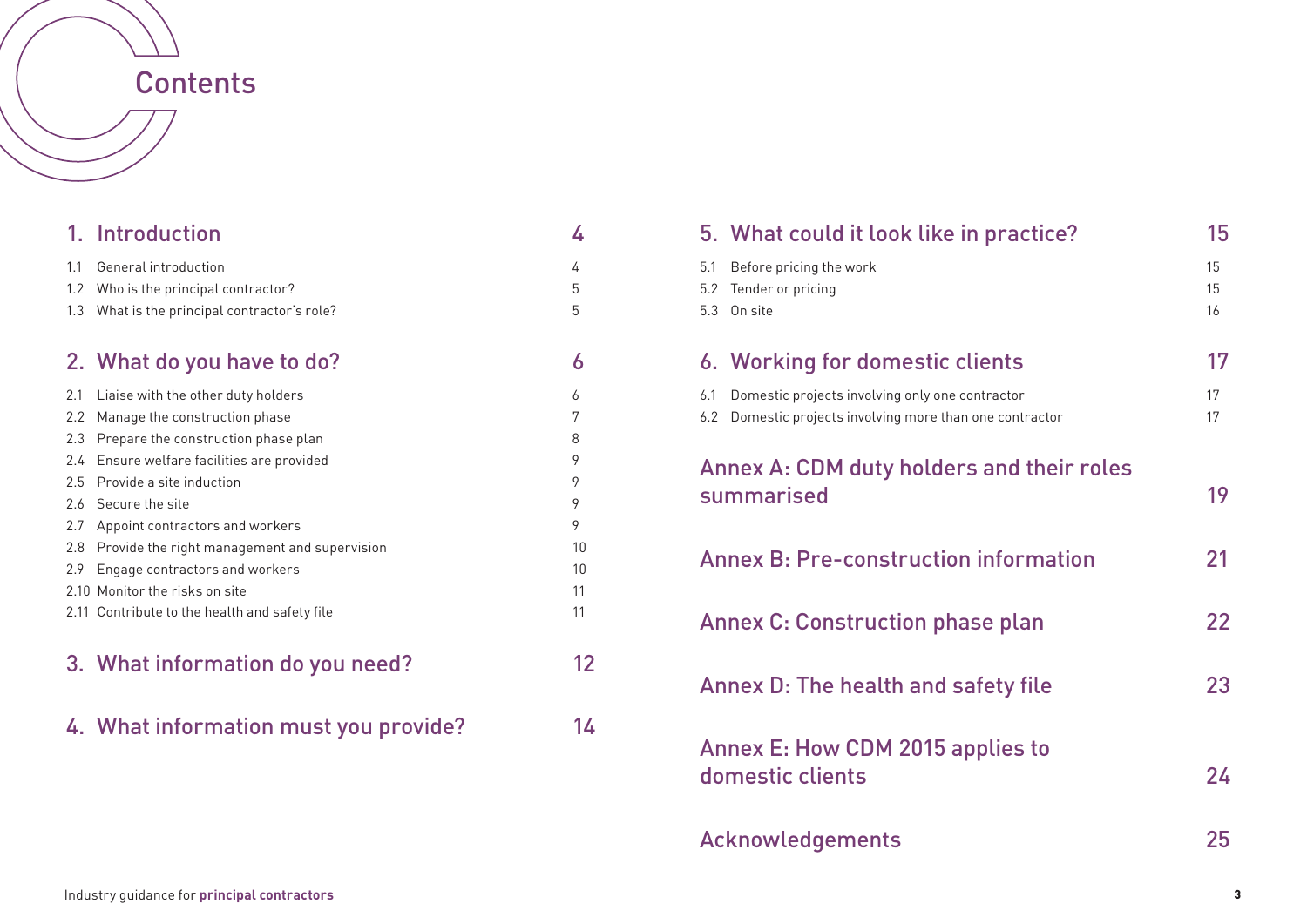

#### 1.1 General introduction

The Construction (Design and Management) Regulations (CDM 2015) are the main set of regulations for managing the health, safety and welfare of construction projects.

CDM applies to all building and construction work and includes new build, demolition, refurbishment, extensions, conversions, repair and maintenance.

This guide is based on sound industry practice and will particularly help small businesses and organisations deliver building and construction projects in a way that prevents injury and ill health.

There are six guides: one for each of the five duty holders under CDM and an additional one for workers.

#### **The six guides are:**



These guides should help you better understand your role, and that of other duty holders.

The Health and Safety Executive (HSE) has produced the CDM L-series to offer further guidance. It is downloadable from the HSE website: www.hse.gov.uk/construction.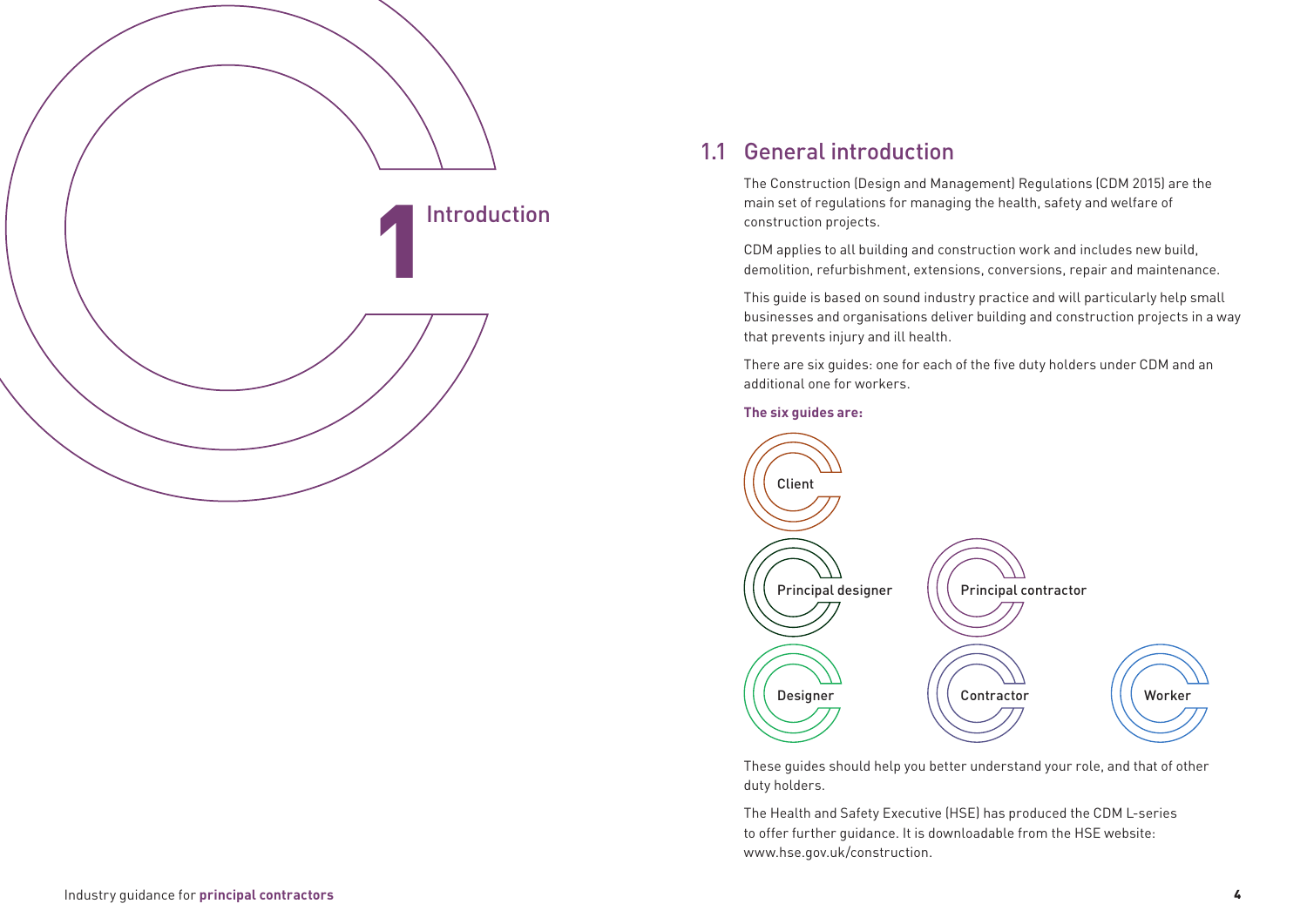

#### 1.2 Who is the principal contractor?

The principal contractor is the contractor in overall control of the construction phase on projects with more than one contractor. They are appointed by the client and there should only be one principal contractor for a project at any one time.

The term **project** in this guide is used to describe any construction, building, infrastructure repair or maintenance work, whether on a fixed or transient site.

The principal contractor must be capable of carrying out the role and have the right skills, knowledge and experience, dependent upon the nature of the work and the range and nature of health and safety risks involved.

For example a roofing contractor would be the principal contractor on a project if they employed other contractors, such as a contractor to provide scaffolding. A contractor can be an individual as well as a business (for example, a self-employed electrician).

Refer to the *Industry guidance for contractors* (CDM 15/3) for further information about contractor duties.

## 1.3 What is the principal contractor's role?

The CDM Regulations place responsibility for managing the health and safety of a construction project on three main duty holders.

The client has overall responsibility for the successful management of the project and is supported by the principal designer and principal contractor in different phases of the project. For the successful delivery of a project, good working relationships between the duty holders are essential from the start.



- **The client** ensures that the construction project is set up so that it is carried out from start to finish in a way that adequately controls the risks to the health and safety of those who may be affected.
- **The principal designer** manages health and safety in the pre-construction phase of a project. The role extends to the construction phase through the principal designer's duties to liaise with the principal contractor and ongoing design work.
- **The principal contractor** manages the construction phase of a project. This involves liaising with the client and principal designer throughout the project, including during the pre-construction phase.

Depending upon the nature of the project, the principal designer and principal contractor may be supported by designers, contractors and workers.

There are two important phases of a project: before and during construction or building work. This guide refers to them as:

- **the pre-construction phase:** the inception, design and planning stage of a project (before the construction or building work starts), although it is acknowledged design and planning continues into and through the construction phase
- **the construction phase:** the start-to-finish stage of the construction or building work.

Even the simplest tasks, such as arranging routine maintenance or minor building work, require adequate time to plan and manage the work safely.

A summary of all duty holders and their roles can be found in Annex A.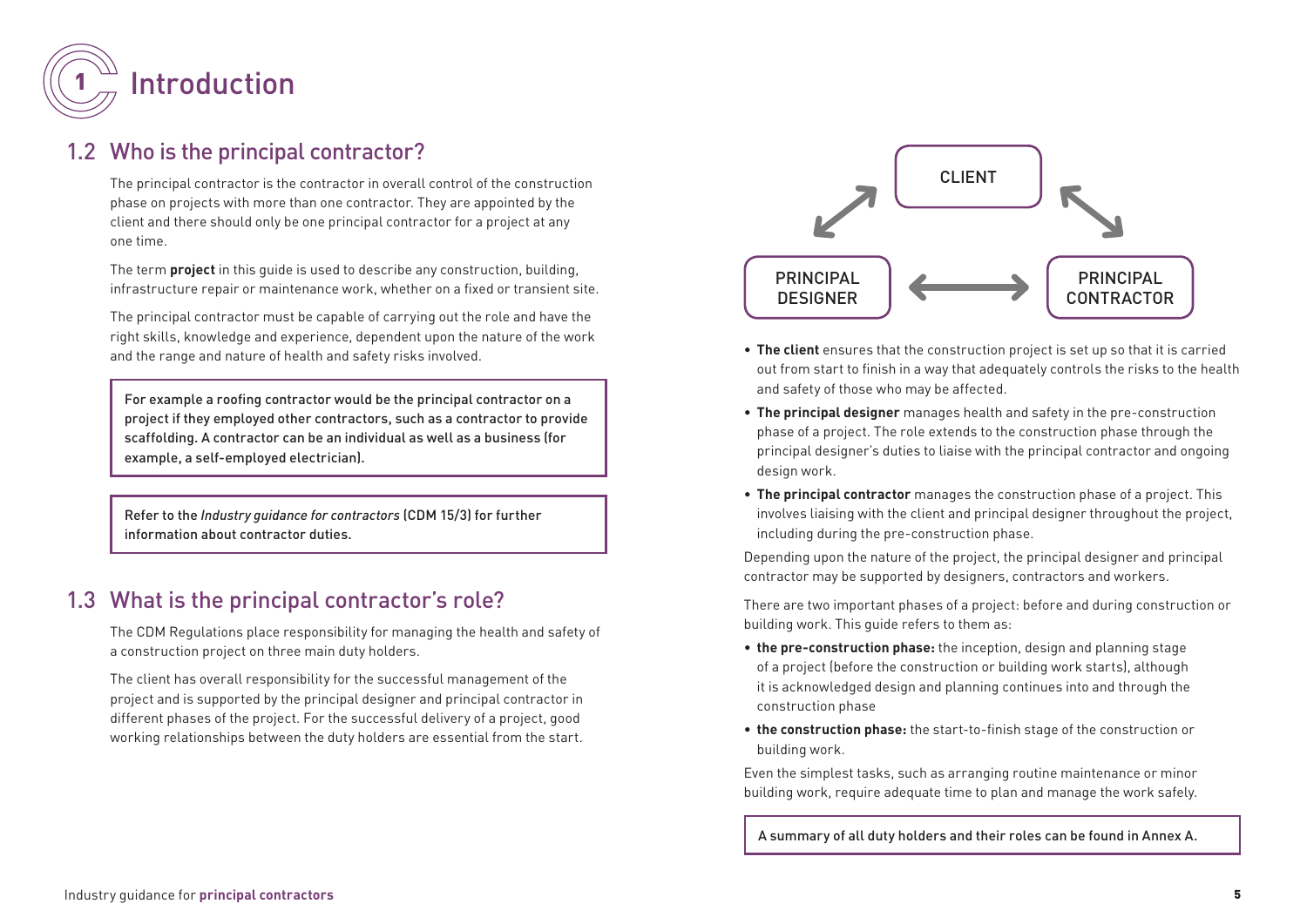

The principal contractor is a key duty holder who is responsible for managing health and safety on the construction site.

The term **manage** in this guide also includes **planning, monitoring and co-ordinating** the construction phase so that health and safety risks are controlled. Key actions include:

- **planning:** preparing a construction phase plan that ensures the work is carried out without risk to health or safety
- **managing:** implementing the plan, including facilitating co-operation and co-ordination between contractors
- **monitoring:** reviewing, revising and refining the plan and checking work is being carried out safely and without risks to health
- **securing the site:** taking steps to prevent unauthorised access to the site by using fencing and other controls
- **providing welfare facilities:** making sure that suitable facilities are provided throughout the construction phase
- **providing site induction:** giving workers, visitors and others information about risks and rules that are relevant to the site work and their work
- **liaising on design:** discussing with the principal designer any design or change to a design.

The effort you devote to carrying out your responsibilities should be in proportion to the size and complexity of the site and the range and nature of the health and safety risks involved.

## 2.1 Liaise with the other duty holders

As the principal contractor, you must work with the client and principal designer throughout the work.

Talk to the client about their needs and expectations for the project to better understand the project requirements.

You should check that the client is aware of their CDM duties.

This will give you the opportunity to ask questions and offer suggestions to better plan and manage health and safety. Where the site is part of an occupied building or structure you will need to liaise with the client and their existing contractors, such as those responsible for facilities management.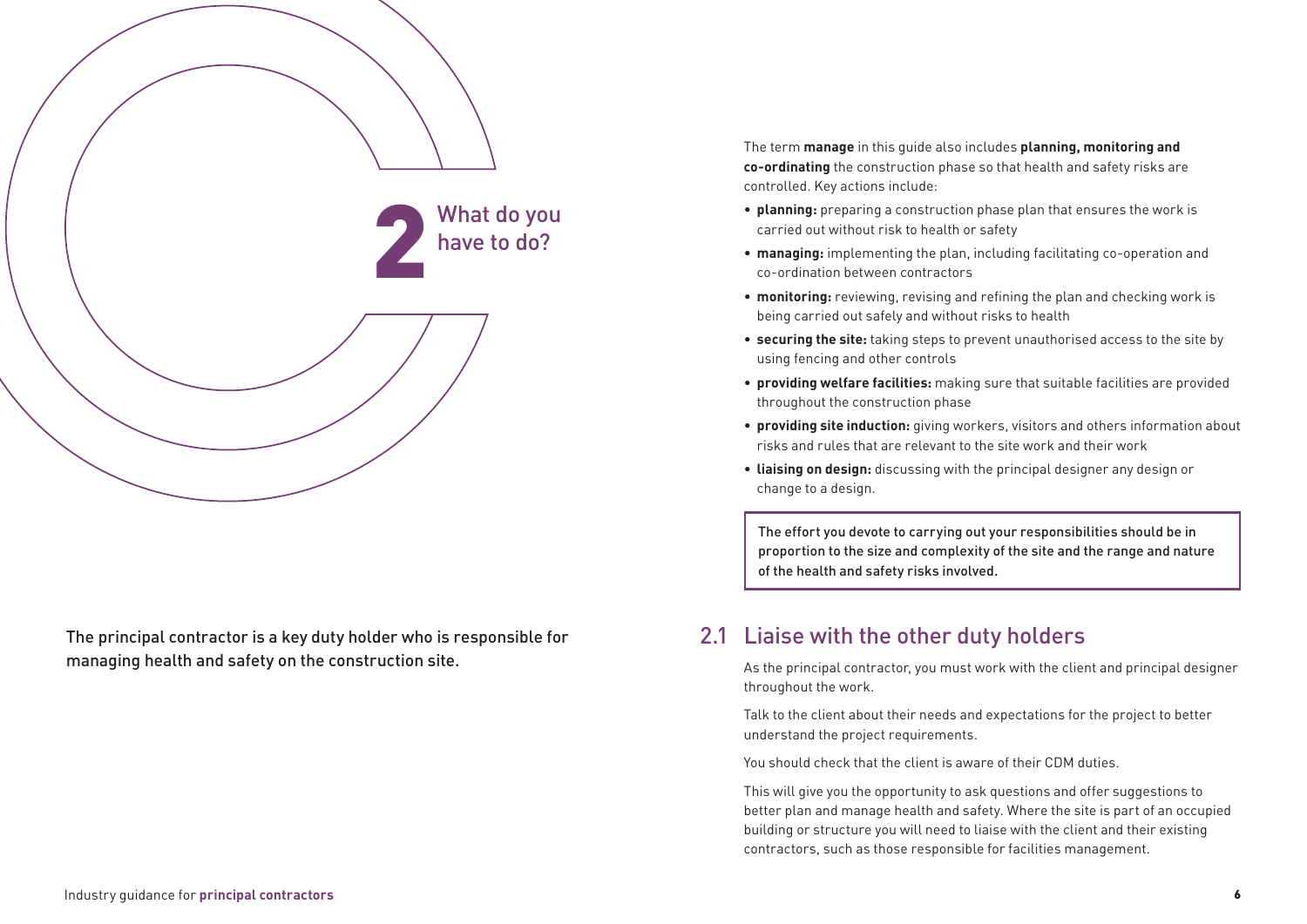

If the client requires their contractors to work at or access your site then they have a duty to liaise and co-operate with you in order for you to manage health and safety risks.

You will need to liaise and co-operate with the principal designer, who is responsible for managing the pre-construction phase and design work during construction, and share any information which may be relevant to help them consider health and safety in their design.

You may be able to use your experience to discuss construction methods and opportunities to enhance worker health and safety during the design development.

### 2.2 Manage the construction phase

Planning is an essential part of managing a construction site and should start as early as possible to identify health and safety risks, control measures and resources needed to reduce or eliminate them. This approach should take place for all phases of the construction work.

You will also need to think about how you will monitor site health and safety standards and control measures so that they remain effective.

Planning can be as straightforward as asking the following questions.

- What does the work involve?
- What needs to be done and when?
- How can it be done?
- Who do I need to do it?
- What other resources do I need?

 You will need to consider client requirements and any other information, such as that provided by the principal designer.

Annex B explains what this pre-construction information could be, and how it will help you when planning the construction phase.

You must consider the health and safety risks to all those affected, such as workers and members of the public. This means asking the following questions.

- What could go wrong?
- Who might be harmed and how?
- What do I need to do to make it safer or healthier?

Contractors who will be working on site need to be involved in planning how they will carry out their work safely and with regard to health as early as is practicable.

When identifying appropriate control measures, find out if the work could be avoided or done in a different but safer way. If not, see how you can reduce the risks through a variety of means. Use of personal protective equipment (PPE) must be a last resort. This approach is known as taking into account the general principles of prevention.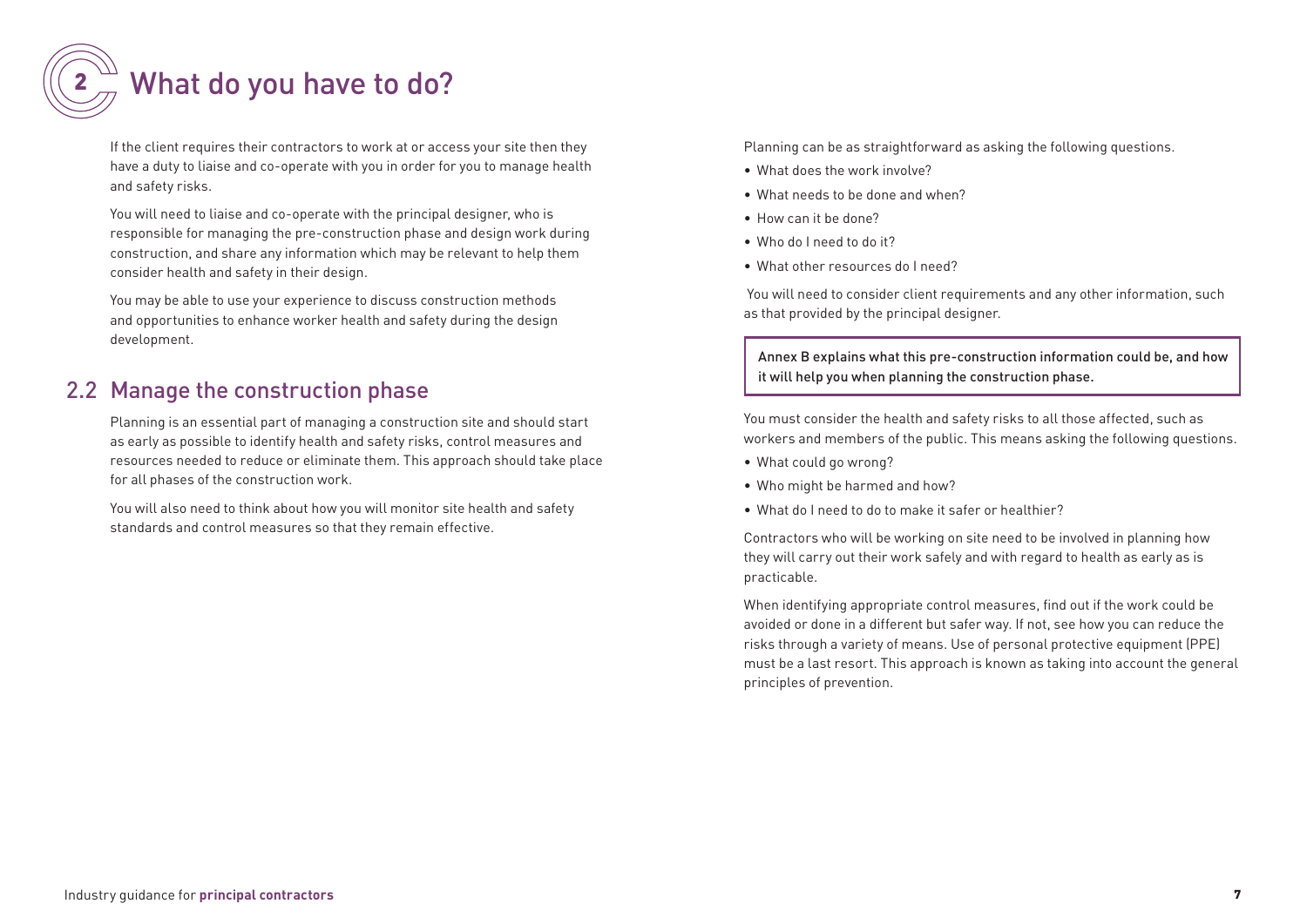

#### **Example: planning work at height**

The following questions illustrate how to apply the general principles of prevention.

- Have you planned the work and identified precautions to make sure work can be carried out safely?
- Have you thought about whether you can avoid working at height by using different equipment or work methods?
- Can you use equipment that will prevent a fall, such as scaffolding or a mobile elevating work platform (MEWP)?
- Can you put in place measures to reduce the distance and consequences of a fall , such as nets, soft-landing systems or safety decks?
- What information, instruction and training do you need to provide?
- Have you thought about all the options and are you certain that you are gaining access to height using the safest means possible?

Involving the workforce and liaising with others is an important part of deciding how you will manage and co-ordinate the project.

## 2.3 Prepare the construction phase plan

You must draw up a plan which describes how health and safety will be managed during the construction phase. Pre-construction information you have received and any client requirements you have established will help in drawing up the **construction phase plan**. The plan should be:

- proportionate to the size and nature of the work, and the risks involved
- workable and realistic
- sufficiently developed to allow work to start on site
- regularly reviewed and added to as new trades start.

Before work on site can start the client has to ensure that the construction phase plan has been drawn up.

The plan must be developed as soon as practical before setting up the construction site and starting the work, so that it can take into account early issues such as site set up, welfare, and other initial work such as demolition or stripping out the building.

The nature of construction work means that some contractors may not have been appointed before the work on site starts, so the construction phase plan must be updated with risk control information when it is known, and before the contractors start work.

The plan should not be cluttered with documents (such as generic risk assessments, records of how decisions were reached or detailed safety method statements) that get in the way of a clear understanding of what is needed to manage the construction phase.

Refer to Annex C for more information and suggested contents of the construction phase plan.

The HSE has created a construction phase plan template for those working on small projects. It can be found in the 'Busy builder' section of the HSE construction website: www.hse.gov.uk/construction.

CITB has created a free 'CDM Wizard' smartphone app to help businesses working on small-scale projects produce construction phase plans. Details can be found at www.citb.co.uk/cdmregs.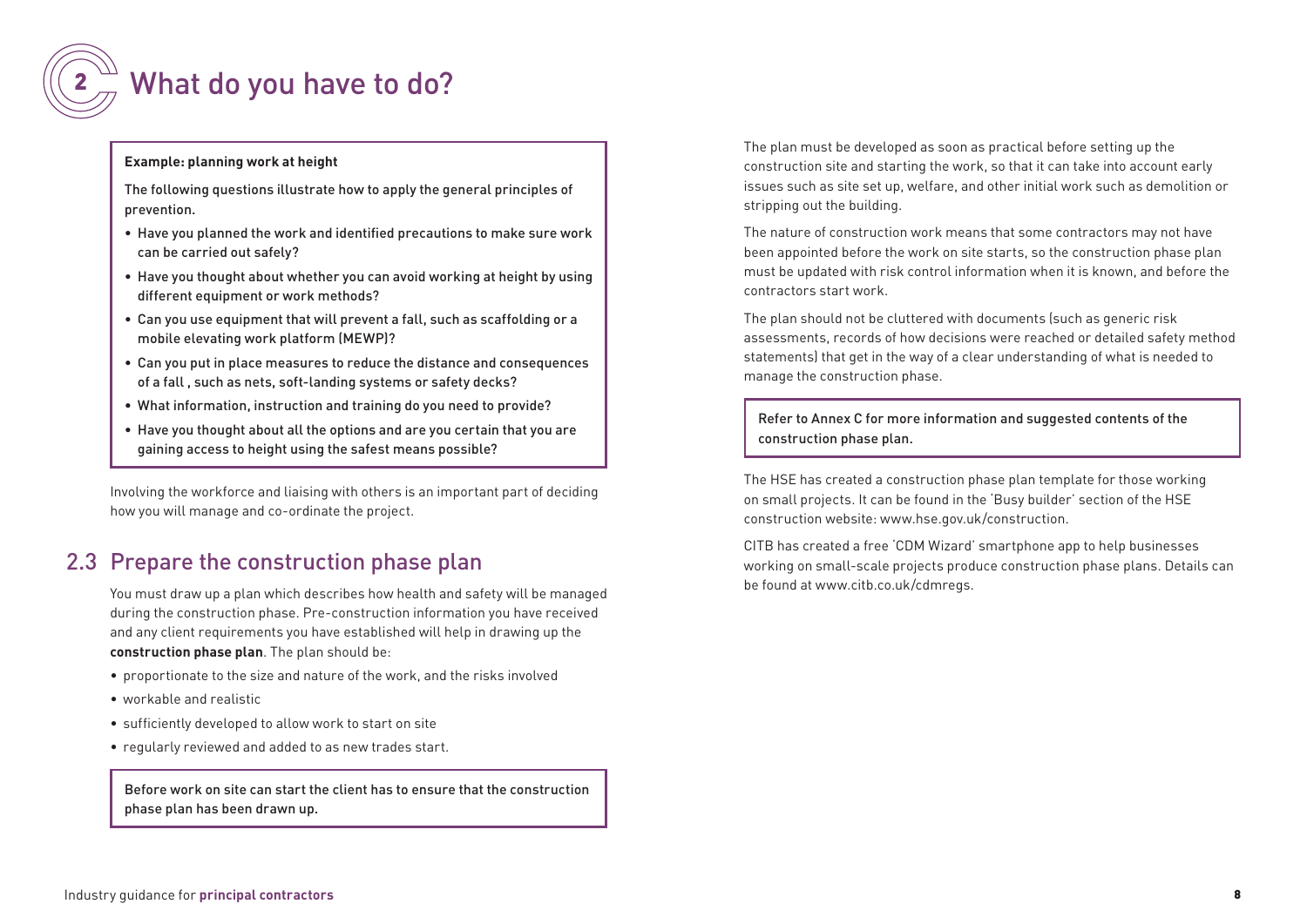

## 2.4 Ensure welfare facilities are provided

You are responsible for ensuring welfare facilities are provided and are suitable and sufficient for the size and nature of the site. They must be available as soon as the work starts and remain until the construction work is completed.

You may be able to use existing facilities. If not, a mixture of both existing and new will need to be provided.

Welfare facilities include:

- lit and ventilated toilets (suitable for men and women)
- lit and ventilated washing facilities next to the toilets, including hot, cold or warm running water, soap or hand cleaner, towels or means of drying hands
- supply of drinking water and cups
- facilities for rest (tables and chairs)
- where required, changing rooms and lockers.

The facilities must be regularly cleaned and cater for the expected number of workers on site.

Further information on welfare facilities for fixed and transient sites can be found at www.hse.gov.uk/construction/safetytopics/welfare.htm.

## 2.5 Provide a site induction

You must ensure a suitable site induction is provided to every site worker. The induction should be site specific and be relevant to the size and scope of the work, and level of risk involved.

The following induction topics should be considered.

- Senior management's commitment to health and safety.
- An outline of the project.
- Management of the site, for example who the site manager is.
- Site-specific health and safety risks, for example any requirement to work near overhead cables.
- Control measures on site, for example site rules, vehicle and pedestrian segregation, PPE, temporary electrics, and site restrictions such as delivery arrangements.
- Dealing with emergencies including first aid arrangements.
- Accident and incident reporting arrangements.
- Training details, for example provision of toolbox talks and task briefings.
- Arrangements for consulting the workforce on health and safety.
- Individual workers' responsibility for health and safety.

A site induction should also be provided to those not regularly working on site, such as the client or architect, and be tailored to suit the nature of their visit and knowledge of the project.

## 2.6 Secure the site

You must ensure that reasonable steps are taken to prevent unauthorised access to the site. Close co-operation between the client or others when working in occupied or shared premises will help achieve this objective.

The site boundaries should be clearly marked out using suitable means depending upon the risk, such as signage or fencing. You must consider the surrounding area and the site's proximity to others, such as local residents, schools, shops, public roads and footpaths. You must leave the site in a safe condition at the end of the day and ensure that any existing occupiers are not put at risk while your work is in progress. Any occupiers will need to know of, and co-operate, with your plans.

## 2.7 Appoint contractors and workers

You must also ensure all contractors and workers on your site have the necessary skills, knowledge, training and experience for the work they are carrying out.

Additional information, instruction, training and supervision will be needed to support those who are still developing their experience in order to become self-sufficient in safe and healthy construction practices.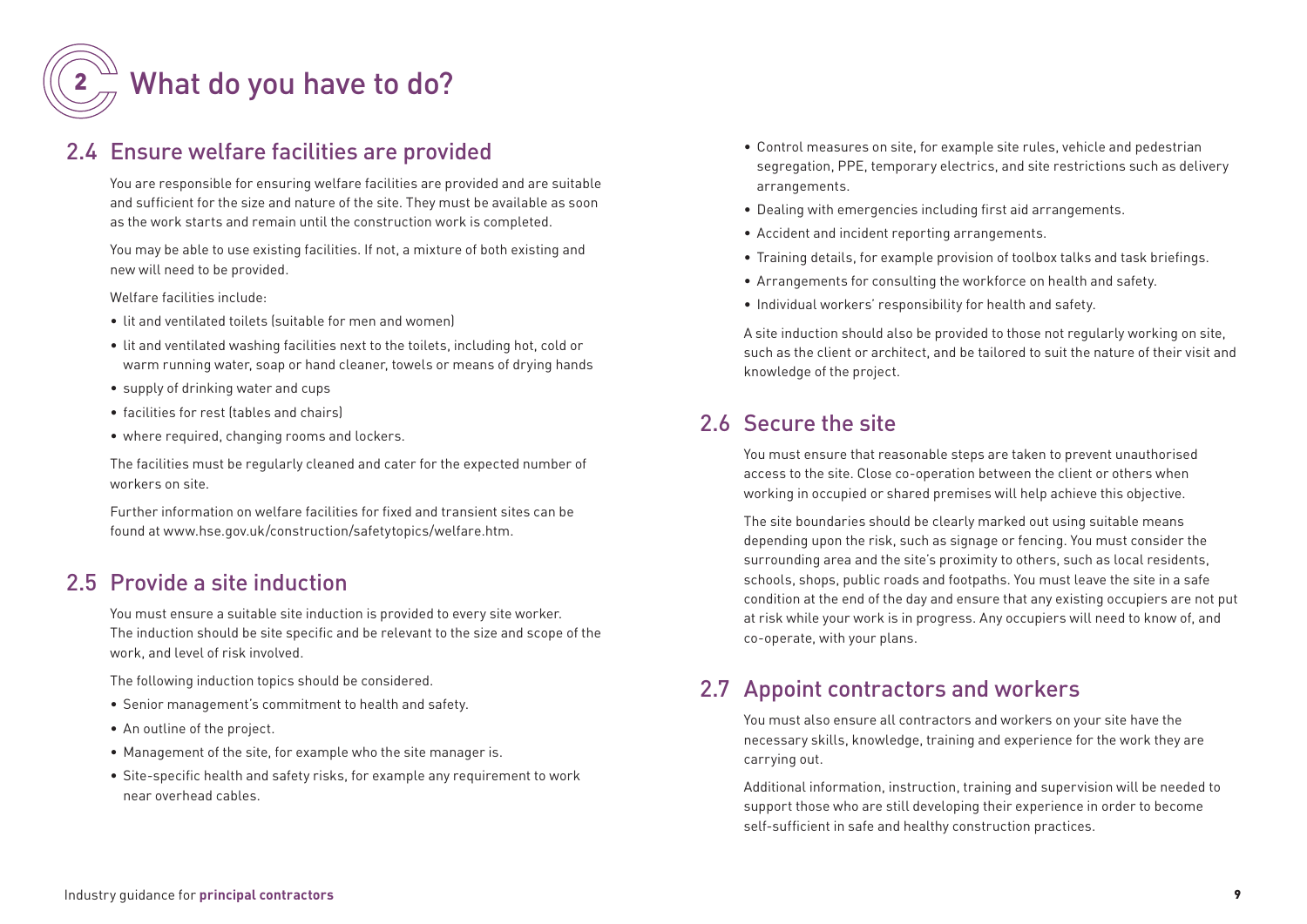

#### **Employing workers**

When you employ or control people doing work for you, you must make sure that:

- they have the necessary skills, knowledge, training and experience to do the job safely and without putting their own or others' health and safety at risk
- they are supervised and given clear instructions
- they have the right tools, equipment, plant, materials and protective clothing
- you talk with them (or their representatives) about health and safety issues
- you make arrangements for employees' health surveillance where required.

If a person working under your control and direction is treated as self-employed for tax and national insurance purposes, they may nevertheless be your employee for health and safety purposes. Whether they are employed or self-employed, you need to take action to protect all people under your control.

#### **Appointing contractors**

When you are appointing contractors, sub-contractors or trades:

- check their health and safety capabilities
- give them the health and safety information they need for the work
- talk about the work with them before they start
- make sure that you have provided everything you agreed (for example safe scaffolds, plant and access to welfare facilities)
- monitor their performance and remedy any shortcomings.

You can make specific enquires about basic health and safety capabilities in a number of ways.

• For **smaller jobs**, you could look for straightforward evidence that potential contractors are capable of carrying out the work, for example by asking if they have done this type of work before, requiring references from previous construction work, checking qualifications or training records or by asking them how they plan to carry out the work safely without risk to the health and safety of themselves or others.

• For more **complicated or higher risk jobs**, further enquiries will be needed. For example, the Public Available Specification PAS 91 provides a set of health and safety questions that can be asked as part of the pre-qualification process for construction projects. The PAS is freely available through this link (once a simple registration has been completed): http://shop.bsigroup.com/forms/PASs/PAS-91-2013.

Only make enquiries for information that will address the anticipated risks and capability of the supplier – excessive or duplicated pre-qualification and other paperwork should be avoided because it can distract attention from the practical management of risks.

#### 2.8 Provide the right management and supervision

You must ensure that those managing and supervising the work have the right blend of skills, knowledge, training and experience and that there is an adequate number of supervisors.

Whilst the supervision provided will need to reflect the level of risk associated with the work, the supervisor on the ground will need to be familiar with the type of work planned. This does not mean you have to undertake detailed supervision of contractors' work.

You should assess the degree of supervision you will need to provide, along with that provided by your contractors, taking account of the skills, knowledge, training, experience and likely behaviour of the workers.

#### 2.9 Engage contractors and workers

Key information on health and safety risks, including relevant parts of the construction phase plan, need to be shared with contractors and communicated with workers through induction and worker engagement.

Consultation with workers is key to the successful management of health and safety on site. It should be a clear two-way process, giving an opportunity for both parties, or their safety representatives, to contribute to decision making.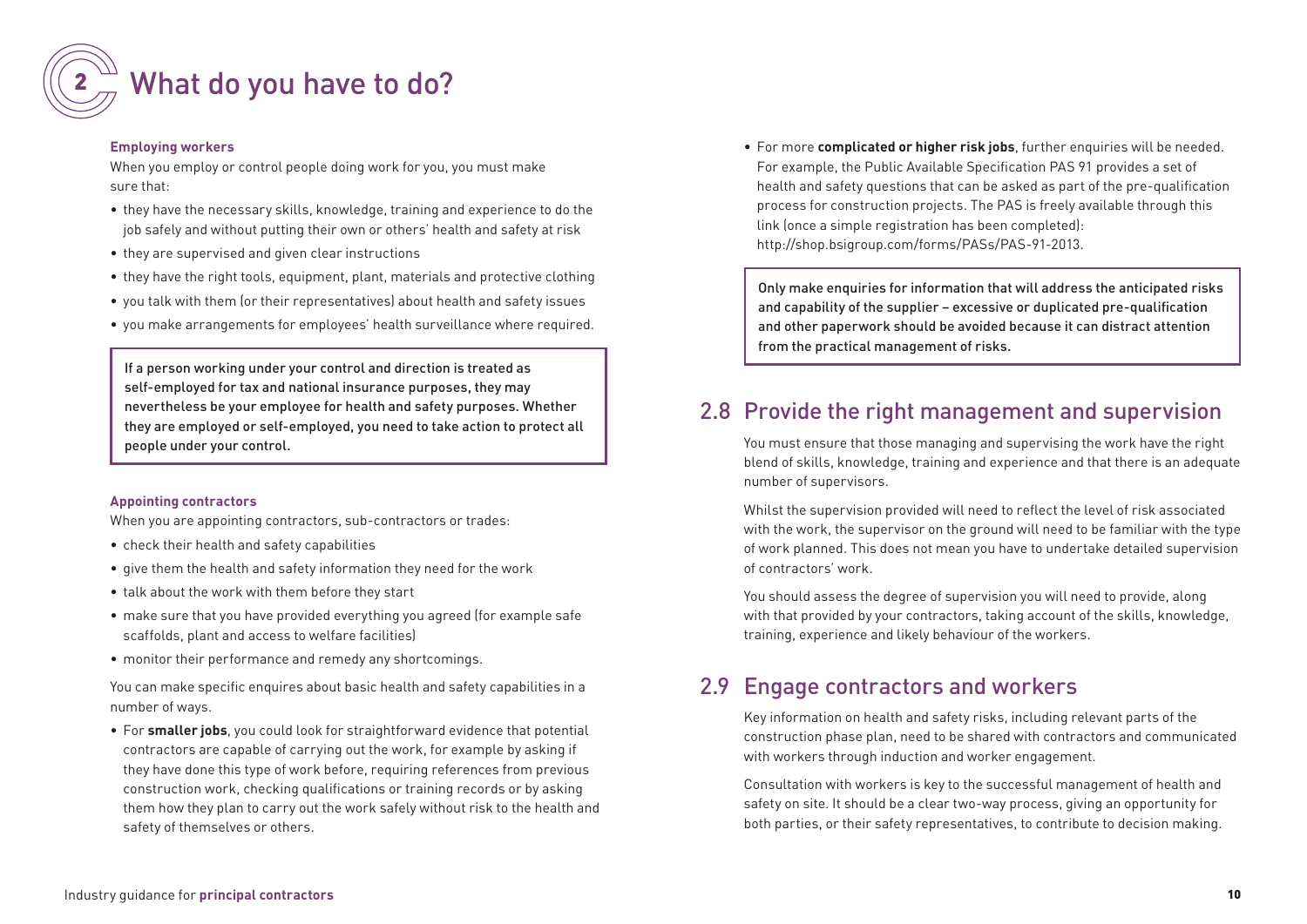#### **Engaging contractors**

You have a responsibility to ensure safe working, co-ordination and co-operation between contractors. This is essential to ensure that all contractors and workers on the project are aware of:

- what has to be done and what is expected of them
- when it will be done
- how it will be done safely and without risks to health.

At a practical level co-ordination will enable different trades to access shared facilities (for example, the use of scaffold) so that they do not create risks for each other or compromise the safe and healthy working conditions on site.

Co-ordinating the work of the contractors and ensuring co-operation between them can be addressed at site progress meetings, and when any key activity, such as a new phase, commences.

#### **Engaging workers**

Workplaces where workers are involved in helping to take decisions about health and safety are safer and healthier. Collaboration with your workers helps you to manage health and safety in a practical way by:

- helping you to spot workplace risks
- making sure health and safety controls are practical
- increasing the level of commitment to working in a safe and healthy way.

You must consult workers, in good time, on health and safety matters. In workplaces where a trade union is recognised, this will be through trade union health and safety representatives. In non-unionised workplaces, you can consult either directly or through other elected representatives.

Consultation involves employers not only giving information to workers but also listening to them and taking account of what they say before making decisions that affect health and safety.

Issues you should consult workers on include:

- risks arising from their work
- risks from others or the environment they are working in
- proposals to manage and/or control these risks
- the best ways of providing information and training.

For further information and practical advice for contractors about worker involvement refer to the HSE's leadership and worker involvement toolkit (LWIT) at www.hse.gov.uk/construction/lwit.

#### 2.10 Monitor the risks on site

You will need to monitor site health and safety standards and control measures to ensure that they remain effective.

This can be as simple as asking people what they are doing or carrying out visual checks or inspections and dealing with any issues.

## 2.11 Contribute to the health and safety file

The health and safety file contains information relating to the project which is needed to ensure the health and safety of anyone carrying out future construction or maintenance work on the building or structure.

The principal designer is responsible for preparing the health and safety file and you should pass on to them any relevant health and safety information required.

At the end of the project the principal designer provides the client with the health and safety file. On projects where the principal designer appointment finishes before the end of the construction phase, because all design work has finished, you, as principal contractor, will take on the responsibility for the file and for handing it over to the client.

Requirements for the health and safety file, including its structure, content and format, should be identified before the construction phase and communicated to you by the principal designer.

For further information about the health and safety file refer to Annex D.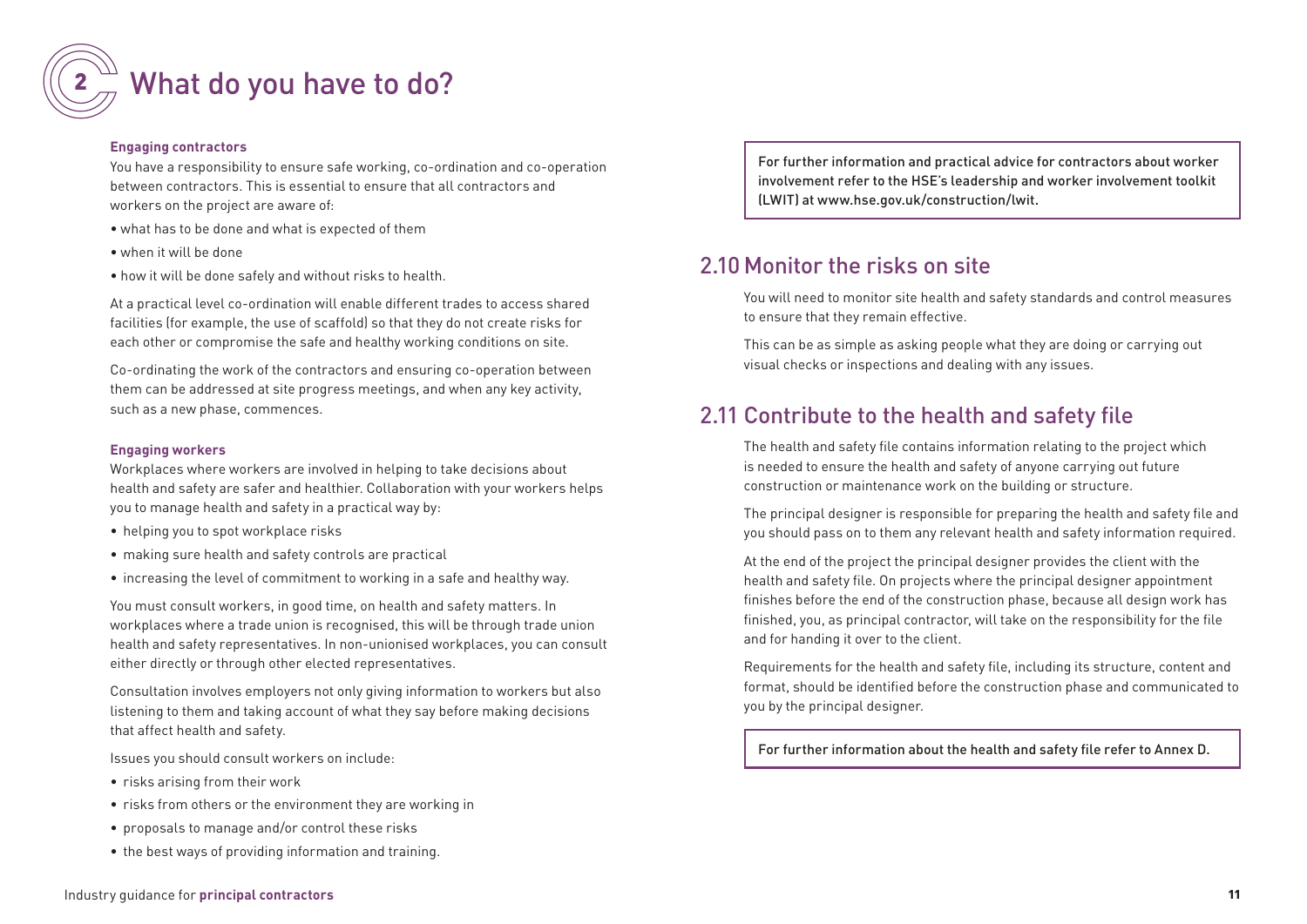

As the principal contractor, you should receive relevant information from others during the different phases of the project to help you plan and manage the site.

You should expect to receive from **the client**:

• information about the project, such as the client brief.

You should expect to receive from **the principal designer**:

- pre-construction information in order to prepare the construction phase plan (this may also be provided by the client)
- information about the requirements for the health and safety file
- any changes in design that will affect the construction phase
- co-operation in passing on any health and safety-related questions or queries regarding the design.

For further information on pre-construction information refer to Annex B.

#### You should expect to receive from **contractors**:

- information about how they will work and what they will need
- feedback on construction methods and potential opportunities to enhance safety and health through design review and development
- information about contractor-designed portions of work to enable you to liaise with the principal designer
- evidence of their skills, knowledge, training and experience relevant to the risks associated with the project
- details about how they will ensure their health and safety during their own work, including leaving it in a safe condition once completed
- requests to sub-contract out elements of the work
- evidence that appropriate supervision will be provided and that supervisors' skills, knowledge, training and experience will reflect the nature of the contractors' work.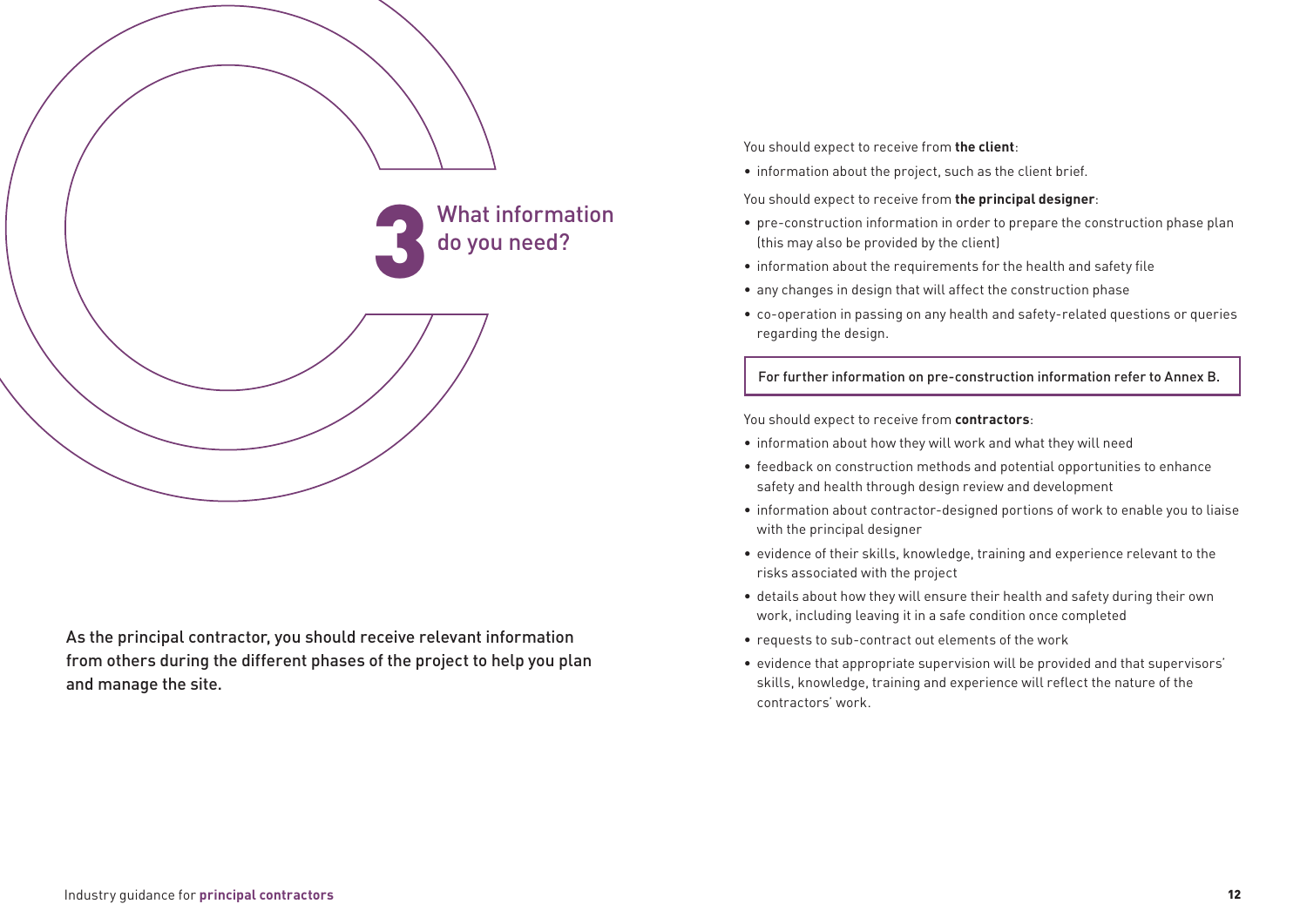

# $\left(3\frac{\sqrt{11}}{\sqrt{11}}\right)$  What information do you need?

**Examples of pre-construction information could include:**

- key dates such as planned start and finish of the construction phase
- location of:
	- any asbestos present
- known underground or overhead services
- fuse boards or stop cocks
- site restrictions such as:
	- site and ground conditions
	- parking or delivery requirements
- details of a particular method or sequence that must be followed, such as temporary propping.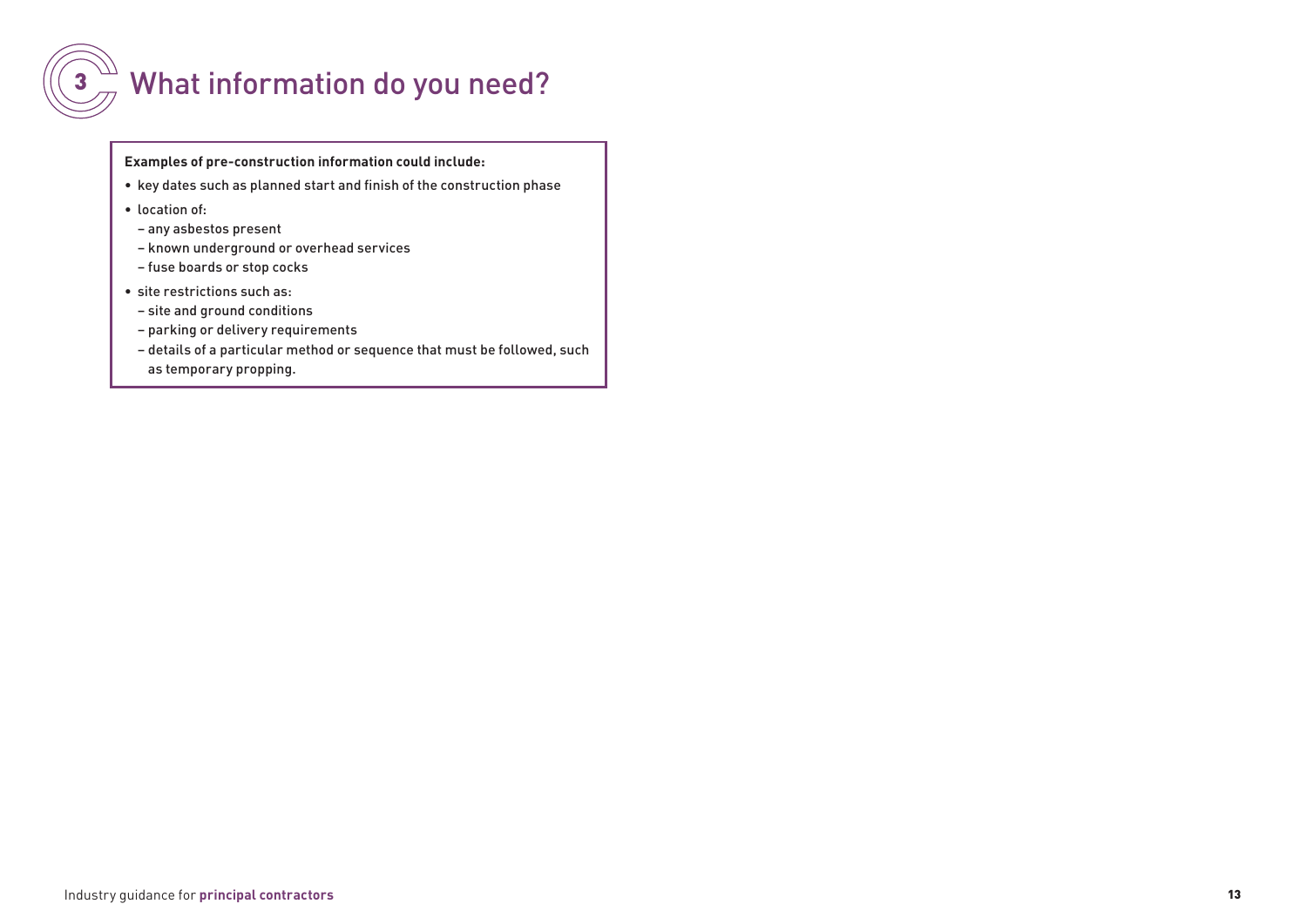

You should provide relevant information during the different phases of the project, both pre-construction and construction.

You should provide to **the client** and **principal designer**:

- feedback on construction methods and opportunities to enhance worker health and safety through design review and development, prior to work starting on site and any ongoing design
- details of any changes which may affect the design
- information relevant to the health and safety file (see Annex D).

You should provide to **designers**:

• details of any changes which may affect the design.

You should agree how best to co-ordinate feedback to designers with the principal designer.

You should provide to **contractors**:

- details of your specific requirements and lead-in time
- details of unusual or significant risks and sequence constraints
- details on who is in charge of the site
- any relevant pre-construction information
- any relevant parts of the construction phase plan
- appropriate site rules and a suitable site induction
- details of the welfare facilities
- the procedures to be followed if there is serious and imminent danger
- arrangements for reporting unsafe behaviours or conditions.

You should provide to the **workers**:

- information about the risks to their health and safety and how these should be controlled
- clear instructions about what to do in the event of serious and imminent danger.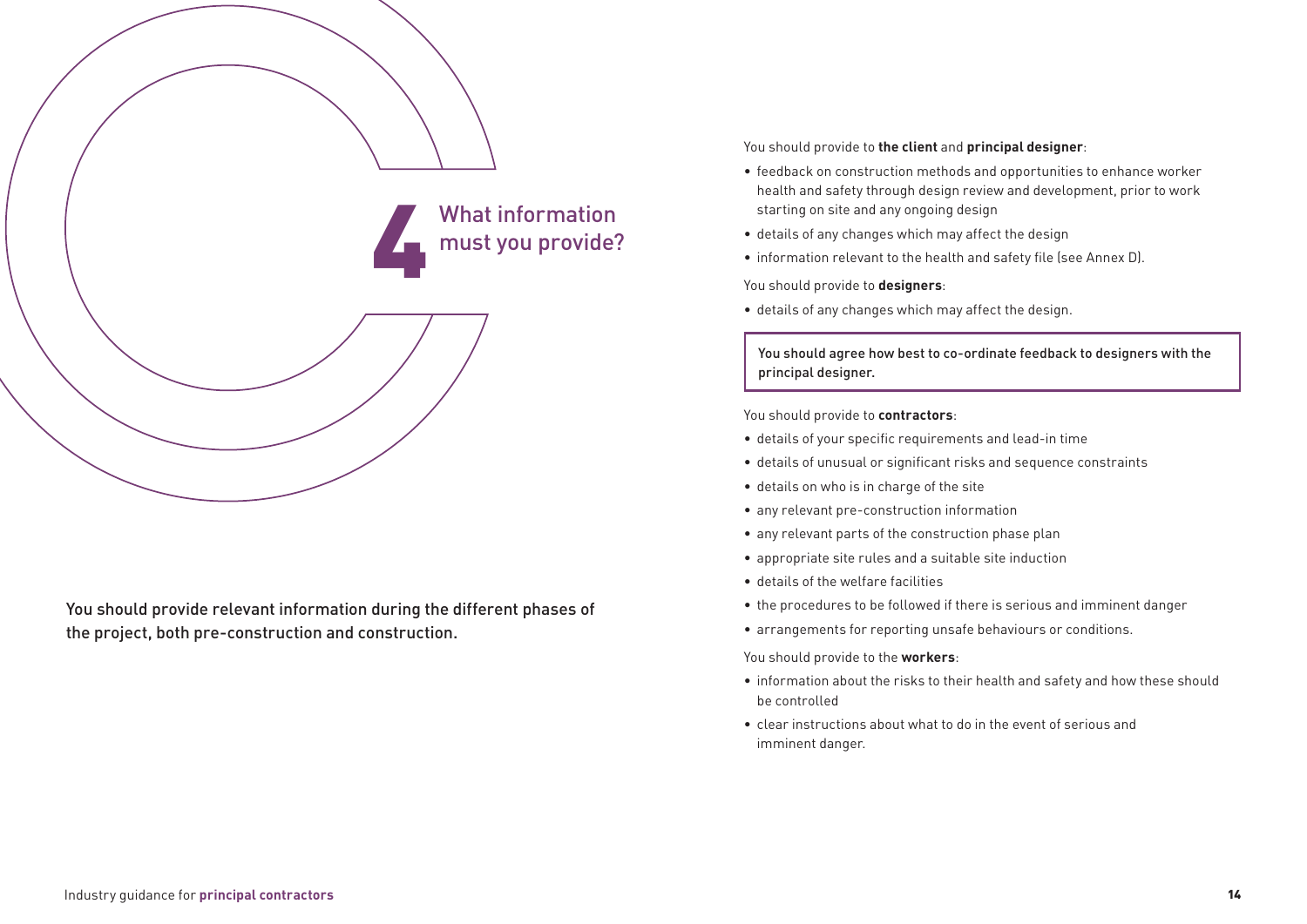

### 5.1 Before pricing the work

- A client may seek early advice from a builder, architect or other CDM duty holder to discuss the feasibility of a project they have in mind and explore ideas and possibilities. If you are involved at this stage, the client will brief you on their needs and requirements and you will be able to ask questions or offer advice. These could be related to information about the site, a requirement for the clients' business to remain operational, through to future maintenance access needs.
- A site visit will help you to identify hazards and risks and consider how to eliminate or control them.
- Discuss how you would approach the project and the construction techniques such as any temporary works which may be required. Liaise with the principal designer or designer to ensure that such works can be incorporated into the project with due regard to health and safety.

## 5.2 Tender or pricing

- Ensure your tender or price reflects the client brief (their requirements for the project).
- Ensure that your tender or price includes plans for providing welfare facilities from the start of construction work.
- Consider any pre-construction health and safety information when compiling your tender or price (see Annex B).
- Identify contractors and ensure that they provide health and safety input at an early stage, and have received any pre-construction information relevant to their works.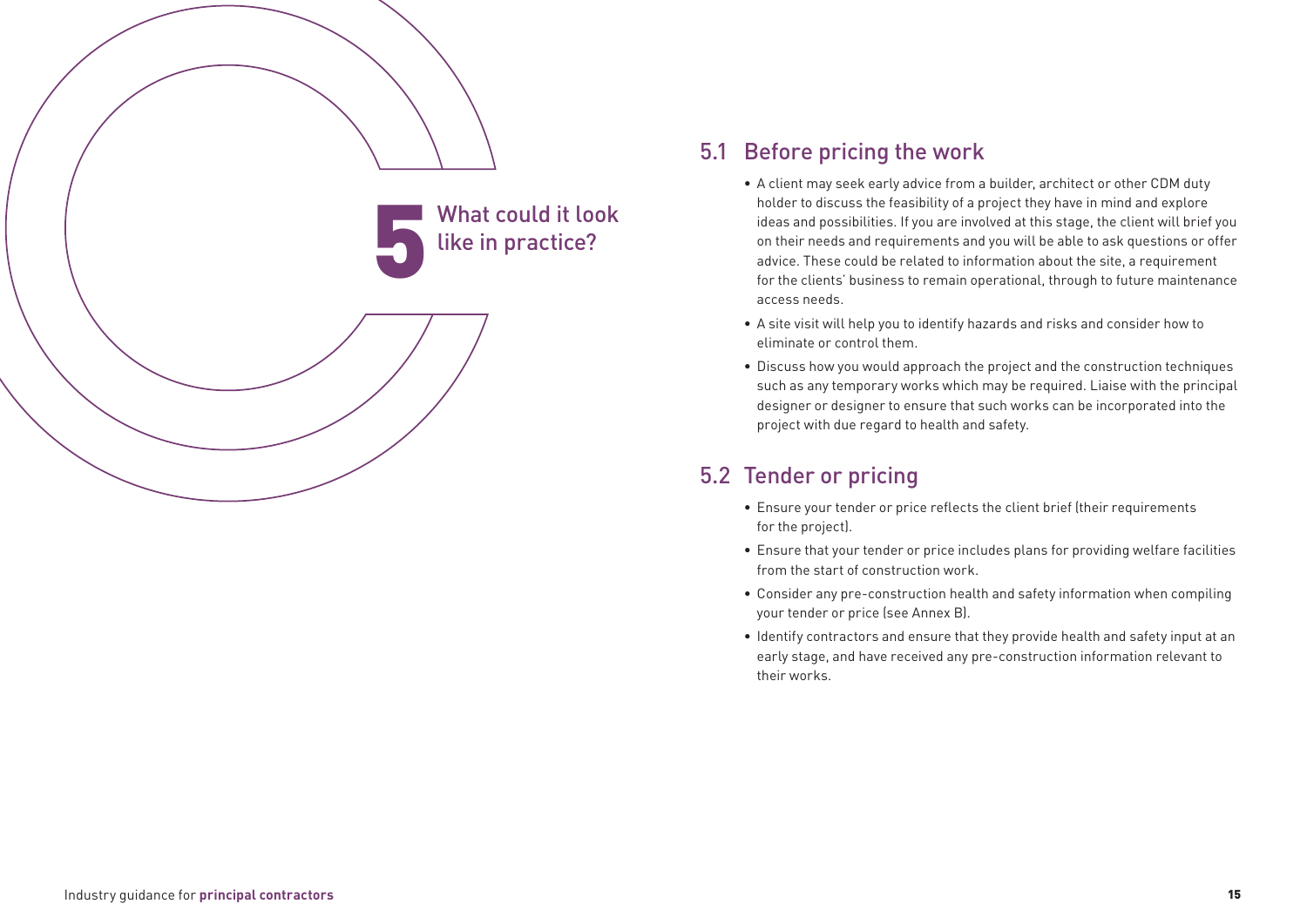

# $\overline{5}_{\sqrt{7}}^{\sqrt{11}}$  What could it look like in practice?

## 5.3 On site

- You should not commence construction work until you know that:
	- the client is aware of their duties
	- a principal designer has been appointed
- the client has completed and submitted an F10 for notifiable projects
- suitable and adequate welfare facilities are available
- the client is satisfied your construction phase plan has been suitably developed.
- Provide a suitable site induction.
- Ensure that the workforce, and that of contractors, is capable and they have the appropriate skills, knowledge, training and experience.
- Ensure that contractors are informed of the time available for planning and preparation.
- Ensure that your workforce, and the workforce of contractors, is provided with relevant information, instruction and appropriate supervision.
- Take reasonable steps to prevent access by unauthorised persons to the site.
- Continue to manage construction work in a way which ensures it is carried out without risks to health and safety.
- Pass on all relevant information promptly to the principal designer to compile the health and safety file.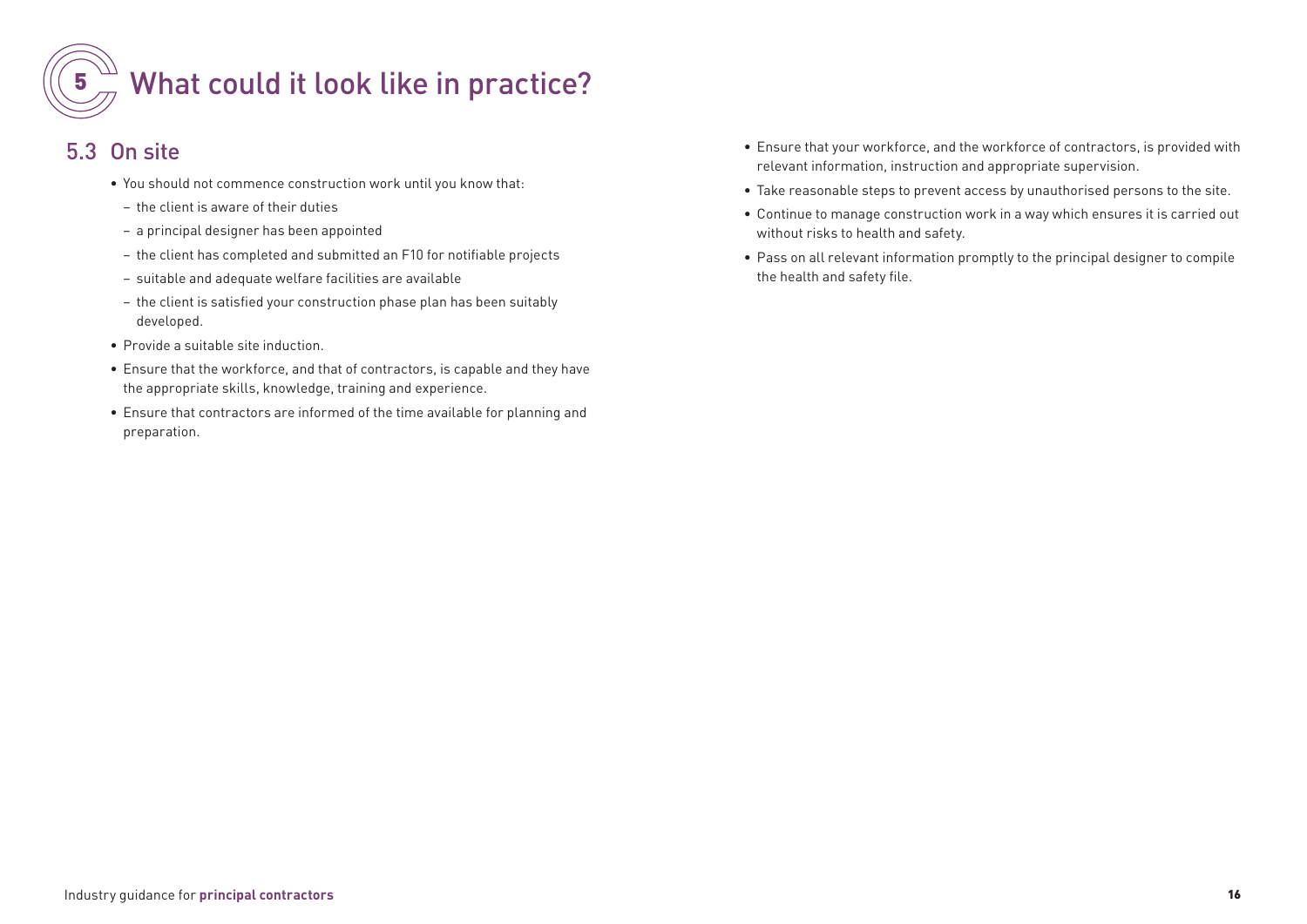

The role of principal designers, designers, principal contractors and contractors when working on a project for a domestic client is normally no different to their role when working for a commercial client. They have the same duties and should carry them out in the same way as they would for a commercial client. However, the effect of regulations is to transfer the client duties to other duty holders when working for domestic clients.

Guidance for domestic clients in relation to CDM 2015 can be found in the *Industry guidance for clients* (CDM15/1). The following paragraphs set out what other duty holders need to do as a result.

Annex E shows the transfer of client duties from a domestic client to other duty holders involved.

## 6.1 Domestic projects involving only one contractor

On these projects, the client duties are transferred to the contractor, who must carry out the client's duties as well as their own. In practice, this should involve contractors doing no more than they have done in the past to comply with health and safety legislation. **Compliance with their own duties as a contractor will be taken as compliance with the relevant client duties** to the extent necessary given the risks involved in the project.

As a result of the contractor taking on the client duties, any designers involved in the project will work with the contractor in their role as the 'client'.

## 6.2 Domestic projects involving more than one contractor

#### **Transfer of the client duties to the principal contractor**

On these projects, the principal contractor will normally take on the client duties and they will need to comply with these duties as well as their own. If the domestic client does not appoint a principal contractor, the role of principal contractor falls to the contractor in control of the construction phase of the project.

As a result of a principal contractor taking on the client duties, the principal designer involved in the project will work with the principal contractor in their role as the 'client'. If the domestic client does not appoint a principal designer, the role of the principal designer falls to the designer in control of the pre-construction phase of the project.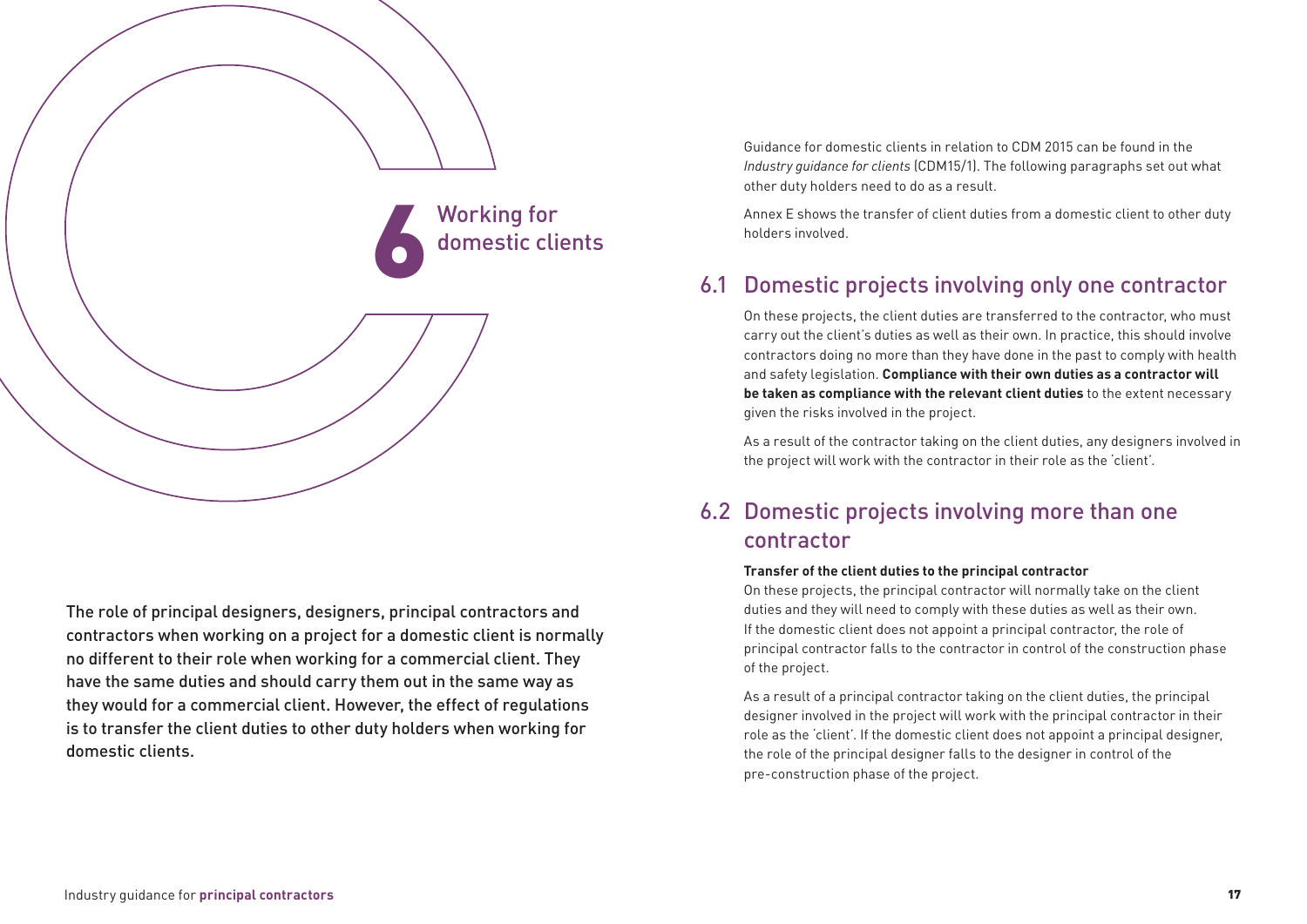

# Working for domestic clients

#### **Transfer of client duties to principal designer**

Domestic clients can choose to have a written agreement with the principal designer in order to transfer the client duties to the principal designer. In this case, the principal designer must fulfil the duties of the client as well as their own and the principal contractor will work with the principal designer as the 'client'.

The co-ordination and effort required should be proportionate to the scale of the project. For example, the health and safety file could include information on any equipment installed, such as manufacturer instructions. Where drawings or sketches exist, these should also be included.

For example, a client wishes to have a bathroom refurbished and asks a builder to do the work and plan the layout. The builder carries out the work but appoints a plumber and an electrician. As the builder is in overall control, they are the principal contractor as well as the principal designer. In this case, planning and co-ordination for the design could be through having conversations to understand the work required, such as the potential for using existing electrical and water supplies.

The health and safety file for this work may include the manufacturer's instructions for a new shower and a sketch of the new bathroom layout.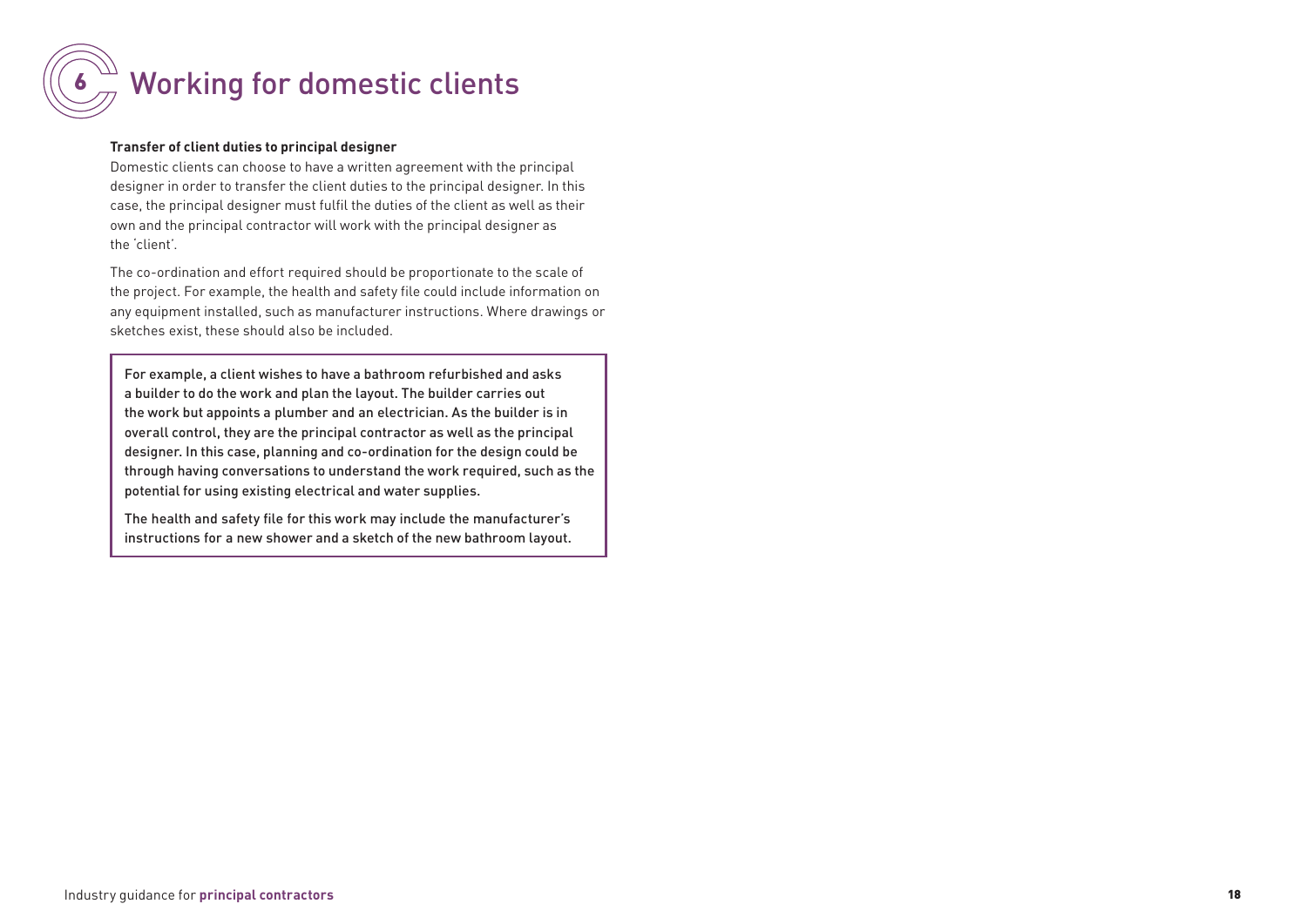# Annex A CDM duty holders and their roles summarised

| CDM duty holders* - who are they?                                                        | <b>Summary of role/main duties</b>                                                                                                      |
|------------------------------------------------------------------------------------------|-----------------------------------------------------------------------------------------------------------------------------------------|
| <b>Clients</b><br>Organisations or individuals for<br>whom a construction project is     | Make suitable arrangements for<br>managing a project. This includes<br>making sure that:                                                |
| carried out.                                                                             | • other duty holders are appointed                                                                                                      |
|                                                                                          | • sufficient time and resources are<br>allocated.                                                                                       |
|                                                                                          | Clients must also make sure that:                                                                                                       |
|                                                                                          | • relevant information is prepared and<br>provided to other duty holders                                                                |
|                                                                                          | • the principal designer and principal<br>contractor carry out their duties                                                             |
|                                                                                          | • welfare facilities are provided.                                                                                                      |
| <b>Domestic clients</b><br>People who have construction<br>work carried out on their own | Domestic clients are in scope of CDM<br>2015 but their duties as a client are<br>normally transferred to:                               |
| home, or the home of a family<br>member, that is not done in                             | • the contractor, on a single contractor<br>project                                                                                     |
| furtherance of a business, whether                                                       | or                                                                                                                                      |
| for profit or not.                                                                       | • the principal contractor, on a project<br>involving more than one contractor.                                                         |
|                                                                                          | However, the domestic client can<br>choose to have a written agreement for<br>the principal designer to carry out the<br>client duties. |

| CDM duty holders* - who are they?                                                                                                                                                                                                                    | <b>Summary of role/main duties</b>                                                                                                                                                                                                                                                                                                                                                                                                                                                             |
|------------------------------------------------------------------------------------------------------------------------------------------------------------------------------------------------------------------------------------------------------|------------------------------------------------------------------------------------------------------------------------------------------------------------------------------------------------------------------------------------------------------------------------------------------------------------------------------------------------------------------------------------------------------------------------------------------------------------------------------------------------|
| <b>Principal designers</b><br>Designers appointed by the client<br>in projects involving more than<br>one contractor. They can be an<br>organisation or an individual with<br>sufficient knowledge, experience<br>and ability to carry out the role. | Plan, manage, monitor and<br>co-ordinate health and safety in the<br>pre-construction phase of a project.<br>This includes:<br>• identifying, eliminating or controlling<br>foreseeable risks<br>• ensuring designers carry out their<br>duties.<br>Prepare and provide relevant<br>information to other duty holders.<br>Provide relevant information to the<br>principal contractor to help them plan,<br>manage, monitor and co-ordinate<br>health and safety in the construction<br>phase. |
| <b>Designers</b><br>Those who, as part of a business,<br>prepare or modify designs for a<br>building or product, or prepare or<br>modify designs to systems relating<br>to construction work.                                                        | When preparing or modifying<br>designs, eliminate, reduce or control<br>foreseeable risks that may arise<br>during:<br>• construction<br>and<br>• the maintenance and use of a<br>building once it is built.<br>Provide information to other members<br>of the project team to help them fulfil<br>their duties.                                                                                                                                                                               |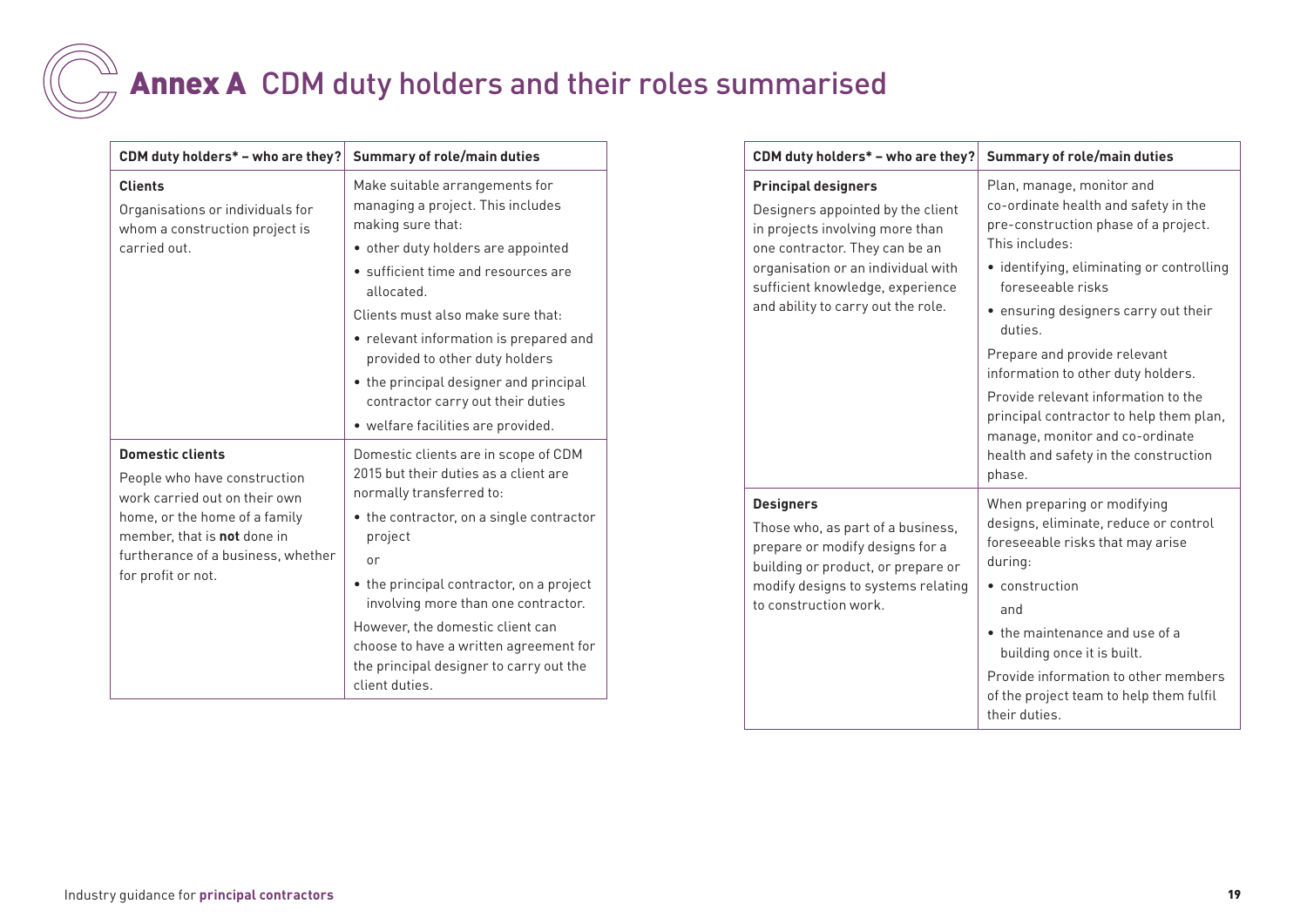# Annex A CDM duty holders and their roles summarised

| CDM duty holders* - who are they?                                                                                     | <b>Summary of role/main duties</b>                                                                                                                                                                                                    |
|-----------------------------------------------------------------------------------------------------------------------|---------------------------------------------------------------------------------------------------------------------------------------------------------------------------------------------------------------------------------------|
| <b>Principal contractors</b><br>Contractors appointed by the client<br>to co-ordinate the construction                | Plan, manage, monitor and co-ordinate<br>health and safety in the construction<br>phase of a project. This includes:                                                                                                                  |
| phase of a project where it involves<br>more than one contractor.                                                     | • liaising with the client and principal<br>designer                                                                                                                                                                                  |
|                                                                                                                       | • preparing the construction phase<br>plan                                                                                                                                                                                            |
|                                                                                                                       | • organising co-operation between<br>contractors and co-ordinating their<br>work.                                                                                                                                                     |
|                                                                                                                       | Fnsure that:                                                                                                                                                                                                                          |
|                                                                                                                       | · suitable site inductions are provided                                                                                                                                                                                               |
|                                                                                                                       | • reasonable steps are taken to<br>prevent unauthorised access                                                                                                                                                                        |
|                                                                                                                       | • workers are consulted and engaged                                                                                                                                                                                                   |
|                                                                                                                       | in securing their health and safety                                                                                                                                                                                                   |
|                                                                                                                       | · welfare facilities are provided.                                                                                                                                                                                                    |
| <b>Contractors</b><br>Those who do the actual<br>construction work. They can be<br>either an individual or a company. | Plan, manage and monitor construction<br>work under their control so that it is<br>carried out without risks to health and<br>safety.                                                                                                 |
|                                                                                                                       | For projects involving more than one<br>contractor, co-ordinate their activities<br>with others in the project team - in<br>particular, comply with directions given<br>to them by the principal designer or<br>principal contractor. |
|                                                                                                                       | For single-contractor projects, prepare<br>a construction phase plan.                                                                                                                                                                 |

| CDM duty holders* - who are they?                                                         | <b>Summary of role/main duties</b>                                                                         |
|-------------------------------------------------------------------------------------------|------------------------------------------------------------------------------------------------------------|
| <b>Workers</b>                                                                            | They must:                                                                                                 |
| The people who work for or under<br>the control of contractors on a<br>construction site. | • be consulted about matters which<br>affect their health, safety and welfare                              |
|                                                                                           | • take care of their own health and<br>safety and that of others who may be<br>affected by their actions   |
|                                                                                           | • report anything they see which is<br>likely to endanger either their own or<br>others' health and safety |
|                                                                                           | • co-operate with their employer,<br>fellow workers, contractors and<br>other duty holders.                |

\* Organisations or individuals can carry out the role of more than one duty holder, provided they have the skills, knowledge, experience and (if an organisation) the organisational capability necessary to carry out those roles in a way that secures health and safety.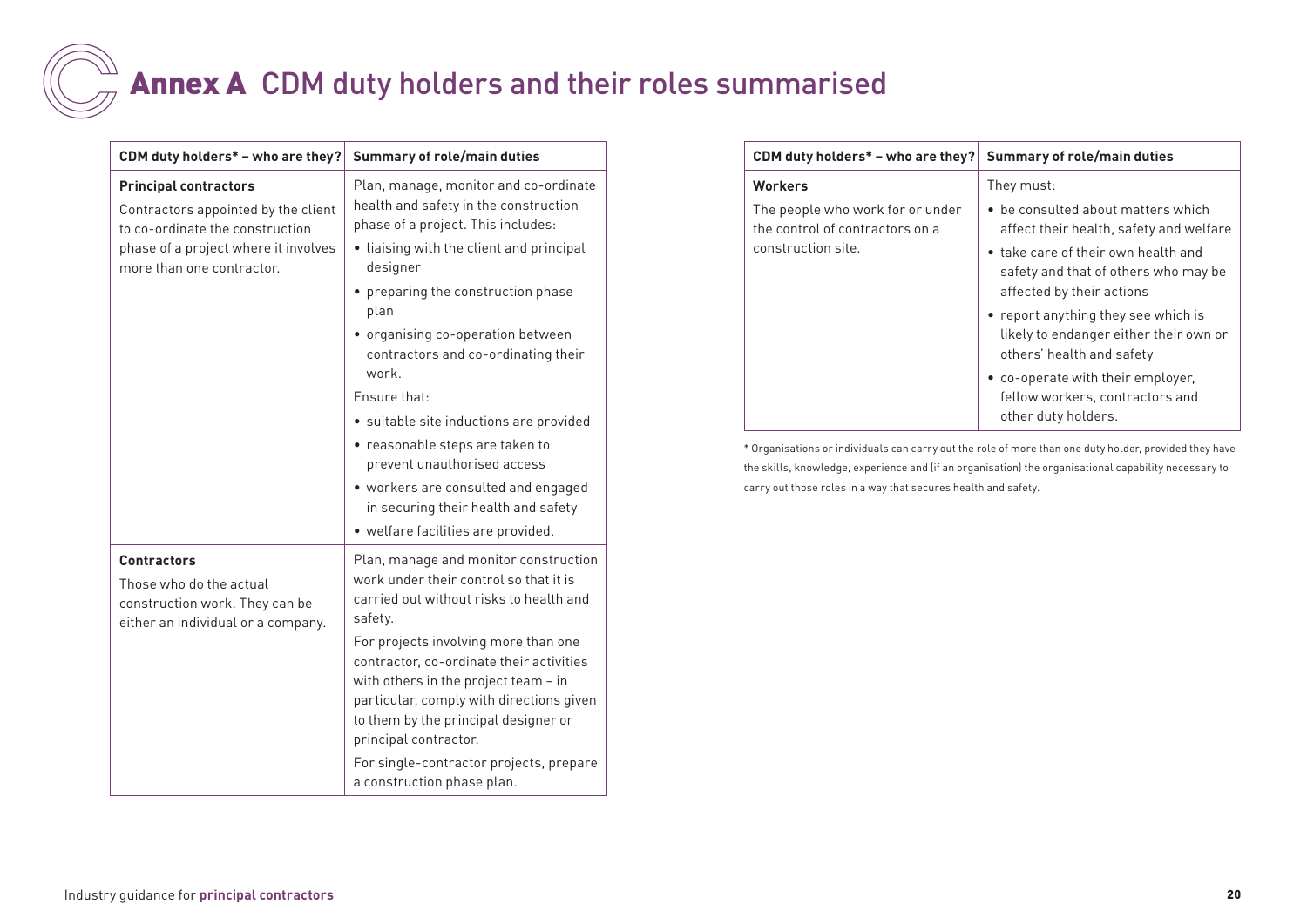# Annex B Pre-construction information

#### **What is pre-construction information?**

- 1. Pre-construction information provides the health and safety information needed by:
- a. designers and contractors who are bidding for work on the project, or who have already been appointed, to enable them to carry out their duties
- b.principal designers and principal contractors in planning, managing, monitoring and co-ordinating the work of the project.

It also provides a basis for the preparation of the construction phase plan. Some material may also be relevant to the preparation of the health and safety file (see Annex C).

- 2. Pre-construction information is defined as information about the project that is already in the **client's possession or which is reasonably obtainable by or on behalf of the client.** The information must:
- a. be relevant to the particular project
- b.have an appropriate level of detail

#### **and**

- c. be proportionate, given the nature of the health and safety risks involved.
- 3. Pre-construction information should be gathered and added to as the design process progresses to reflect new information about the risks to health or safety and how they should be managed. Preliminary information gathered at the start of the project may not be sufficient where further design and investigation has been carried out.
- 4. When pre-construction information is complete it must include proportionate information about:
- a.the project, such as the client brief and key dates of the construction phase
- b.the planning and management of the project, such as the resources and time being allocated to each stage of the project and the arrangements to ensure there is co-operation between duty holders and that the work is co-ordinated
- c. the health or safety hazards of the site, including design and construction hazards and how they will be addressed
- d. any relevant information in an existing health and safety file.
- 5. The information should be in a convenient form and be clear, concise and easily understandable to allow other duty holders involved in the project to carry out their duties.

#### Industry guidance for **principal contractors** 21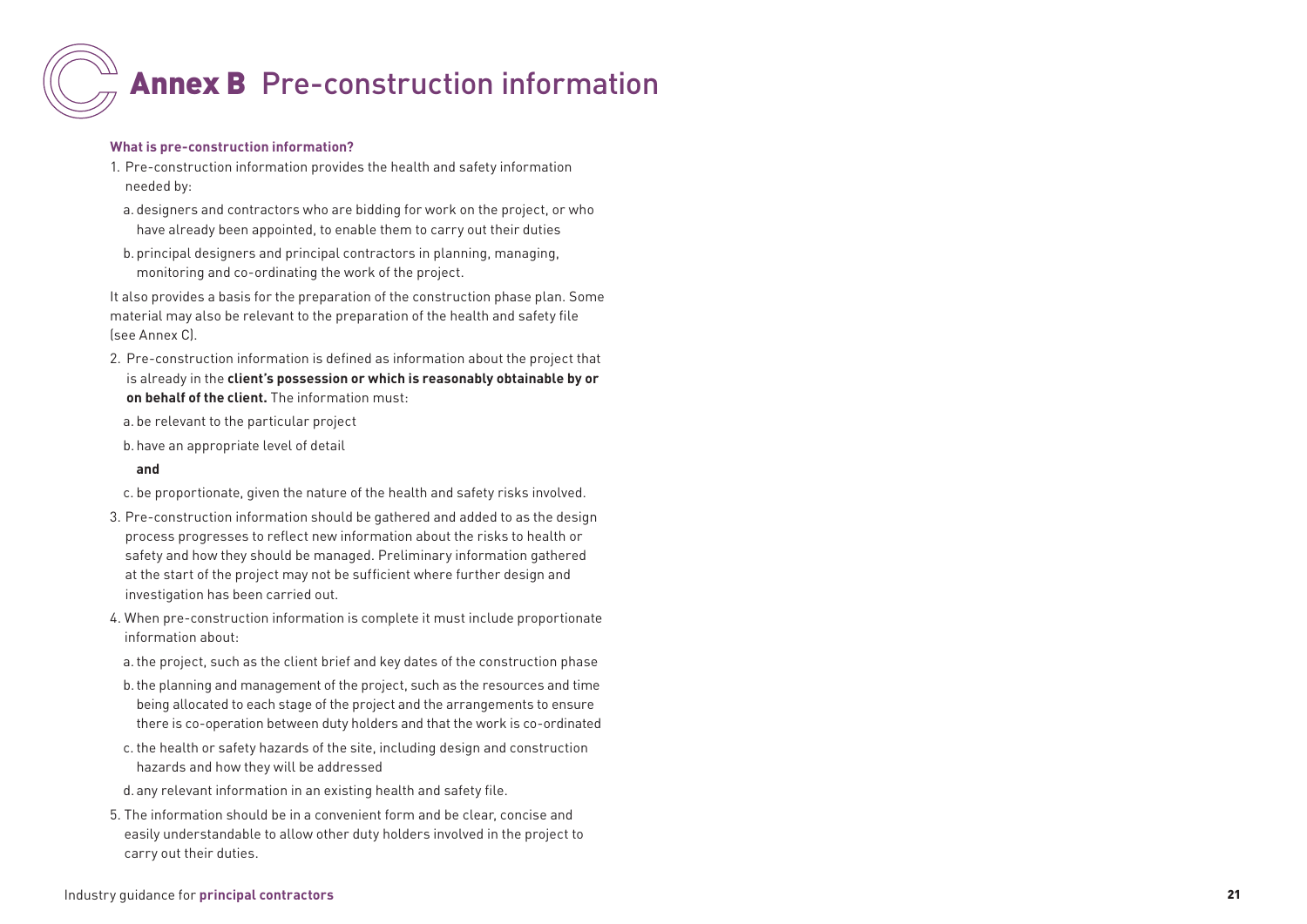# **Annex C** Construction phase plan

The construction phase plan is a document that records how health and safety will be managed for the construction phase of a project.

It is the basis for communicating to all those involved in the construction phase of the project, so it should be easy to understand and as simple as possible.

In considering what information is included, the emphasis is that it:

a. is relevant to the project

- b.has sufficient detail to clearly set out the arrangements, site rules and special measures needed to manage the construction phase, but
- c. is still proportionate to the scale and complexity of the project and the risks involved.

The plan should not be cluttered with documents (such as generic risk assessments, records of how decisions were reached or detailed method statements) that get in the way of a clear understanding of what is needed to manage the construction phase.

The following list of topics should be considered when drawing up the plan.

- a.A description of the project, such as key dates and details of key members of the project team.
- b.The management of the work, including:
- the health and safety aims for the project
- the site rules
- arrangements to ensure co-operation between project team members and co-ordination of their work, such as regular site meetings
- arrangements for involving workers
- site induction
- welfare facilities
- emergency procedures, such as fire and first aid.
- c. The control of any of the specific site risks relevant to the work involved.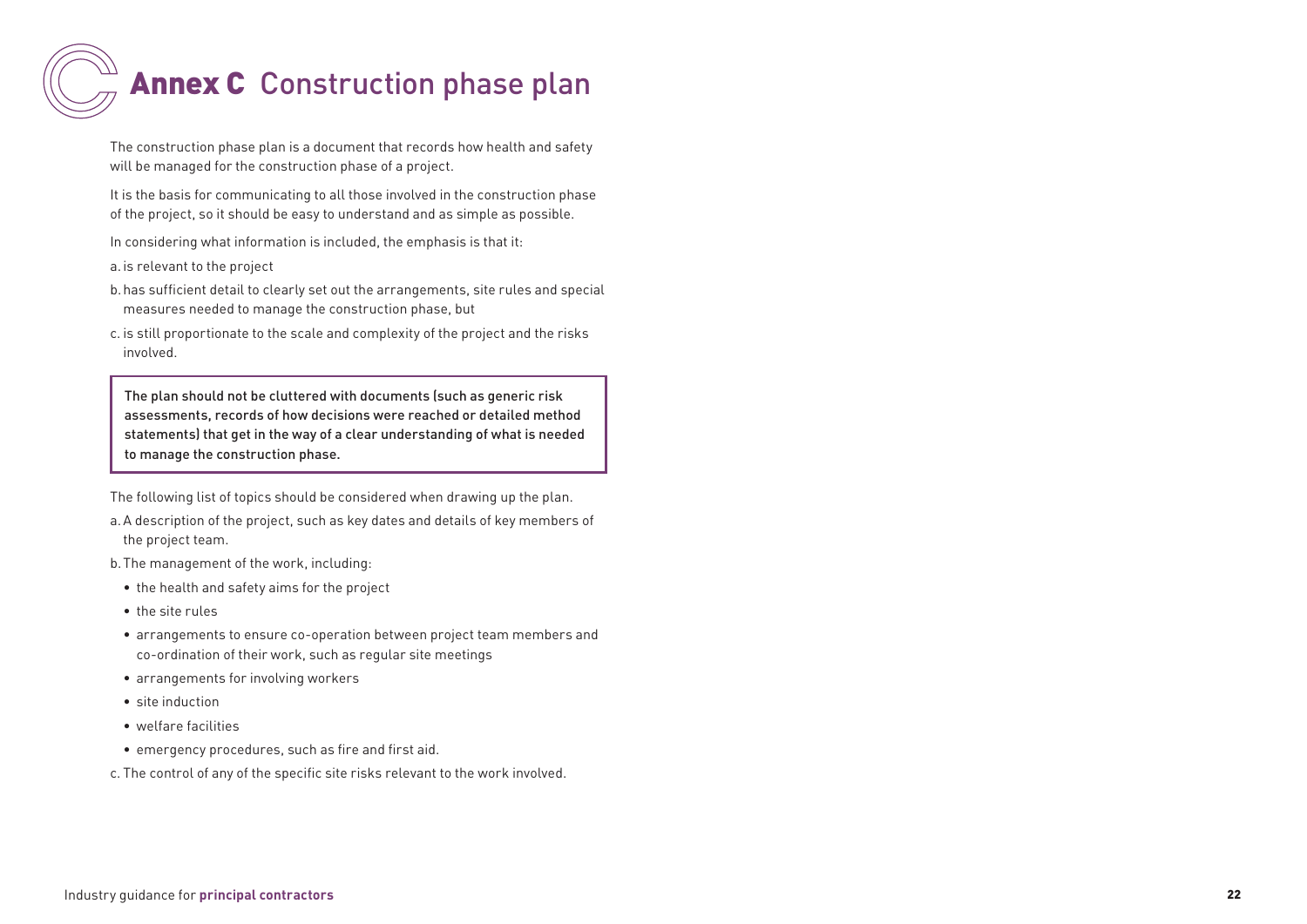# Annex D The health and safety file

The health and safety file is defined as a file appropriate to the characteristics of the project, containing relevant health and safety information to be taken into account during any subsequent project. **The file is only required for projects involving more than one contractor** .

The file must contain information about the current project that is likely to be needed to ensure health and safety during any subsequent work such as maintenance, cleaning, refurbishment or demolition. When preparing the health and safety file, information on the following should be considered for inclusion.

- a.A brief description of the work carried out.
- b.Any hazards that have not been eliminated through the design and construction processes, and how they have been addressed (for example, surveys or other information concerning asbestos, contaminated land or buried services).
- c. Key structural principles (for example, bracing or sources of substantial stored energy including pre- or post-tensioned members) and safe working loads for floors and roofs.
- d.Hazardous materials used (for example, lead paints and special coatings).
- e. Information regarding the removal or dismantling of installed plant and equipment (for example, any special arrangements for lifting such equipment).
- f. Health and safety information about equipment provided for cleaning or maintaining the structure.
- g.The nature, location and markings of significant services, including underground cables, gas supply equipment and fire-fighting services.
- h.Information and as-built drawings of the building, its plant and equipment (for example, the means of safe access to and from service voids, and the position of fire doors).

There should be enough detail to allow the likely risks to be identified and addressed by those carrying out the work and be proportionate to those risks. Information must be in a convenient form that is clear, concise and easily understandable.

The file *should not* include things that will *not* help when planning future construction work, such as pre-construction information, the construction phase plan, construction phase risk assessments or contractual documents.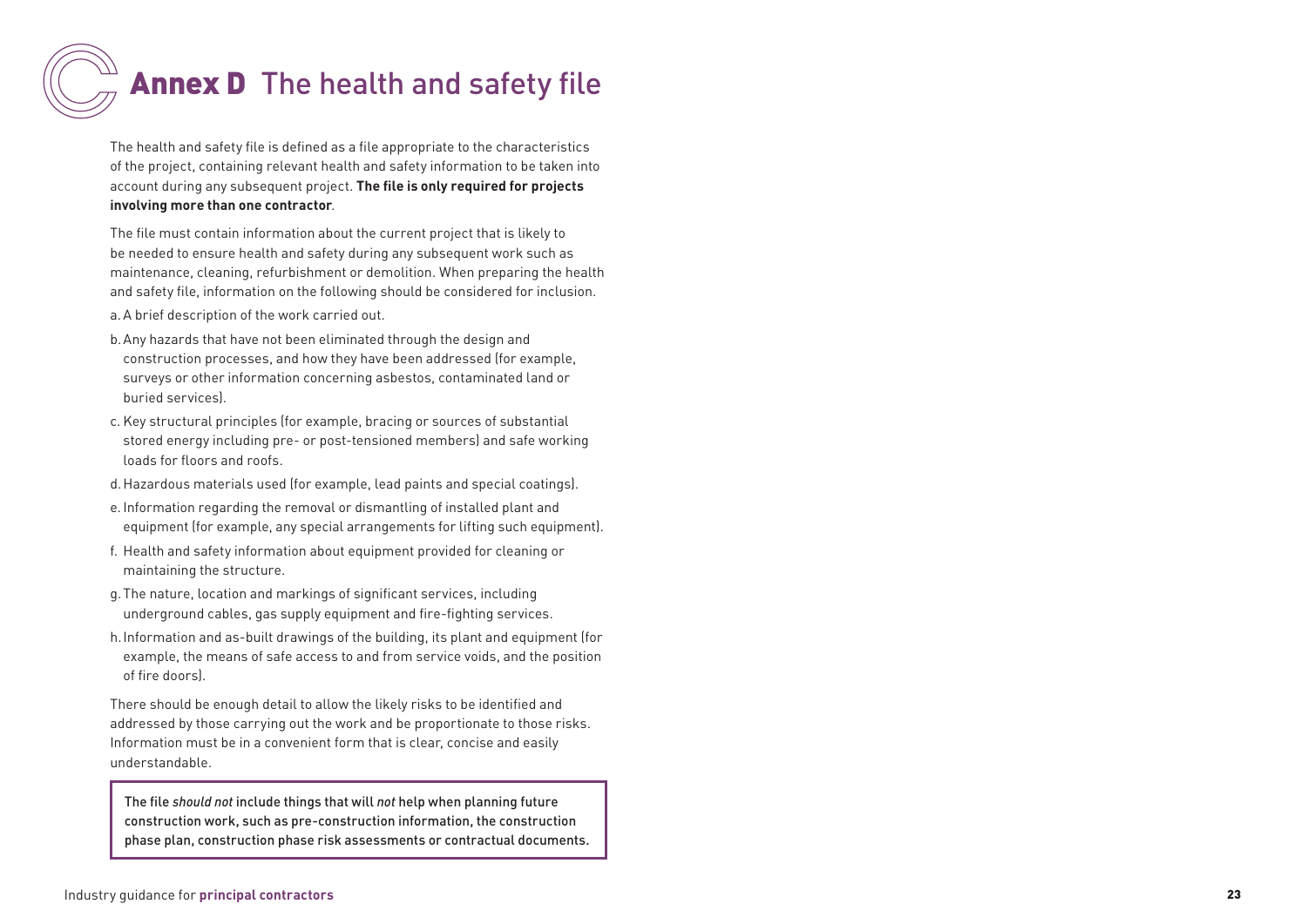# Annex E How CDM 2015 applies to domestic clients

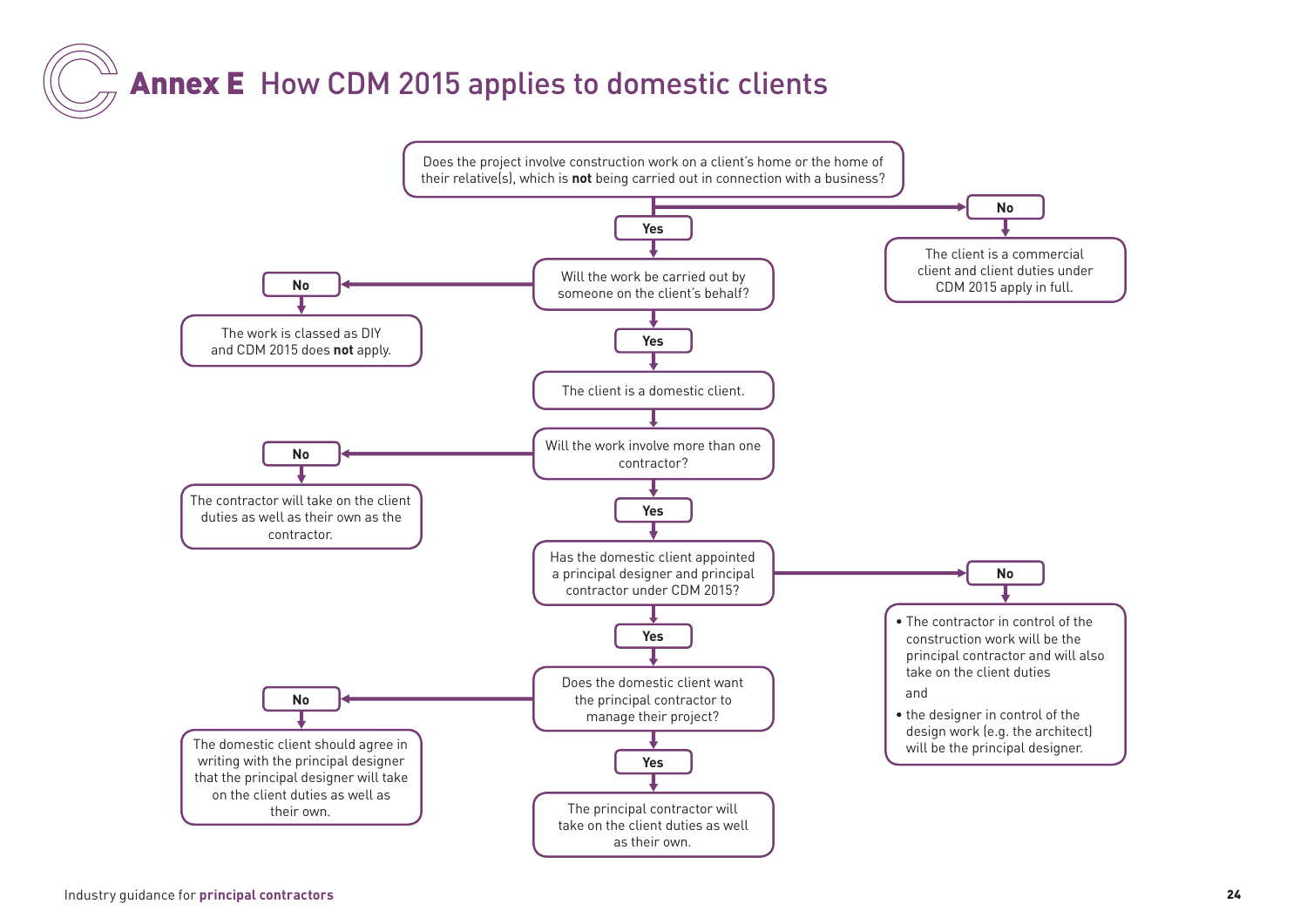

The Construction Industry Advisory Committee (CONIAC) wishes to acknowledge the assistance offered by the following organisations and people in the preparation of the CDM industry guidance.

| Industry guidance group               | <b>Organisations</b>                                                                                                                                                               | Company/individual                                                                                                                                                                                                                                                                                                                                                                                                                                                              |
|---------------------------------------|------------------------------------------------------------------------------------------------------------------------------------------------------------------------------------|---------------------------------------------------------------------------------------------------------------------------------------------------------------------------------------------------------------------------------------------------------------------------------------------------------------------------------------------------------------------------------------------------------------------------------------------------------------------------------|
| <b>Steering group (SG)</b>            | Clients<br>Principal designers<br>Designers<br>Principal contractors<br>Contractors<br>Workers<br>Health and Safety Executive (HSE)<br>Construction Industry Training Board (CITB) | Clive Johnson - Land Securities<br>Richard Hulland - Atkins<br>David Lambert - Kier Group plc<br>John Scott - Morgan Sindall Group plc<br>Paul Haxell - Bovis Homes Limited<br>Daniel Shears - GMB<br>Peter Wilson - UCATT<br>Susan Murray - Unite the Union<br>Philip White - HSE Chief Construction Inspector<br>Russell Adfield - HSE CDM Unit<br>Simon Longbottom - HSE CDM Unit<br>Gordon Crick - HSE CDM Unit<br>The Revd Kevin Fear (SG Chair) - CITB<br>Lee Fisk - CITB |
| <b>Client working group (WG)</b>      | <b>Construction Client Group (CCG)</b>                                                                                                                                             | Clive Johnson (WG chair & SG) - CCG<br>James McClune - AWE plc<br>Patrick Brown - British Property Federation<br>Gren Tipper - Construction Client Group<br>James Preston-Hood - Grosvenor Ltd<br>David Pyle - Heathrow Airport Limited<br>Ian Simms - Royal Mail plc<br>Dylan Roberts - Skanska UK plc                                                                                                                                                                         |
| Principal designer working group (WG) | Consultants' Health and Safety Forum (CHSF)                                                                                                                                        | Richard Hulland (WG chair & SG)<br>Louise Page - Atkins<br>Steve Jones - Hyder Consulting Ltd<br>Laura Hague - Mott MacDonald<br>Richard Habgood - APS<br>Paul Bramley and Brian Street - AstraZeneca<br>Andrew Norton - Formm Ltd<br>Thouria Istephan - Foster + Partners<br>Billy Hare - Glasgow Caledonian University                                                                                                                                                        |